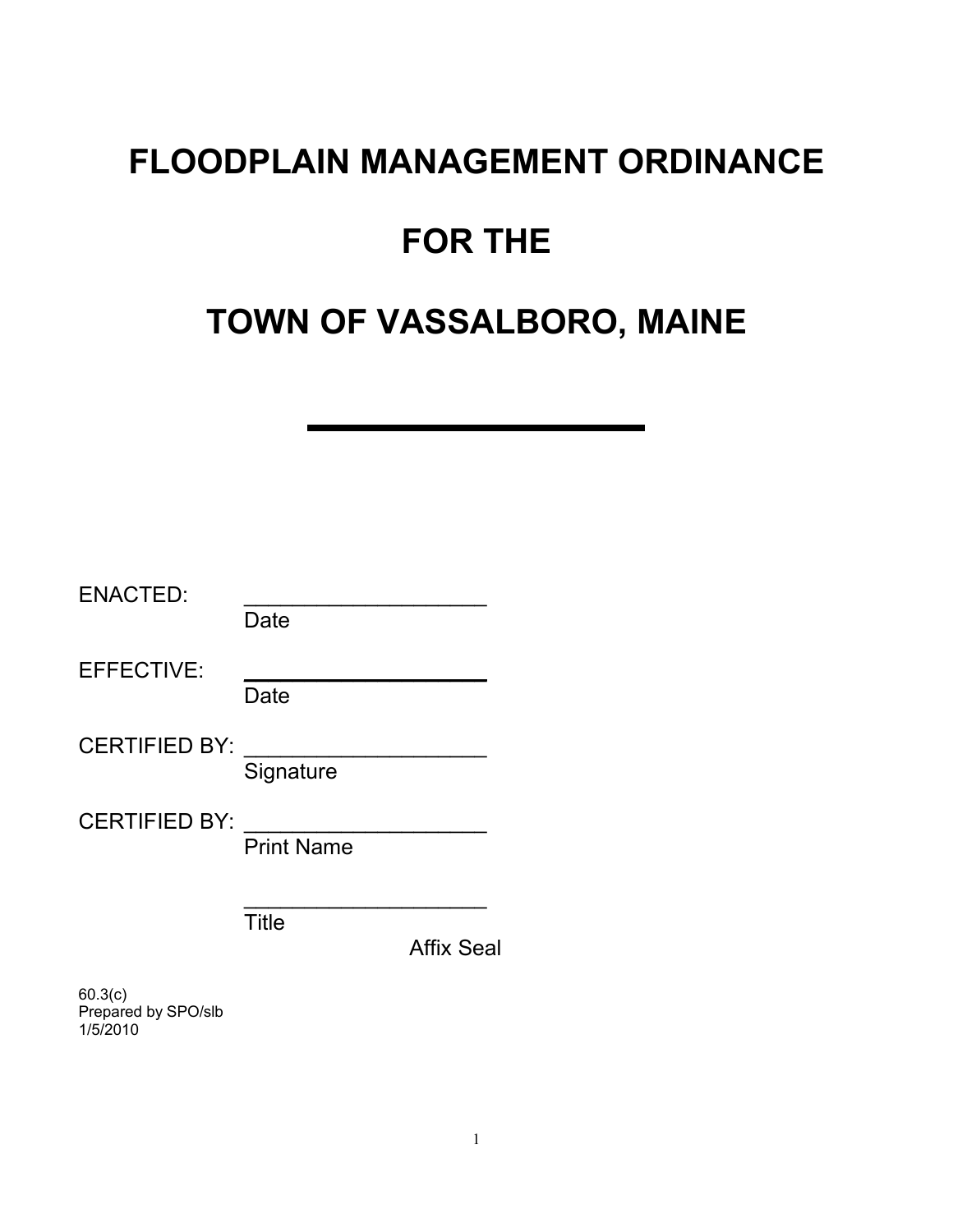# **Town of Vassalboro**

# FLOODPLAIN MANAGEMENT ORDINANCE **CONTENTS**

# **ARTICLE**

#### **PAGE**

| $\mathbf{I}$ . |                                                      |  |
|----------------|------------------------------------------------------|--|
| $\prod$        |                                                      |  |
| Ш.             |                                                      |  |
| IV.            |                                                      |  |
| V.             | REVIEW STANDARDS FOR FLOOD HAZARD DEVELOPMENT PERMIT |  |
| VI.            |                                                      |  |
| VII.           |                                                      |  |
| VIII.          | REVIEW OF SUBDIVISIONS AND DEVELOPMENT PROPOSALS11   |  |
| IX.            |                                                      |  |
| $X_{\cdot}$    |                                                      |  |
| XI.            |                                                      |  |
| XII.           |                                                      |  |
| XIII.          |                                                      |  |
|                |                                                      |  |
|                | 60.3 (c) Rev. 4/09                                   |  |

(prepared 1/5/2010 by SPO/slb)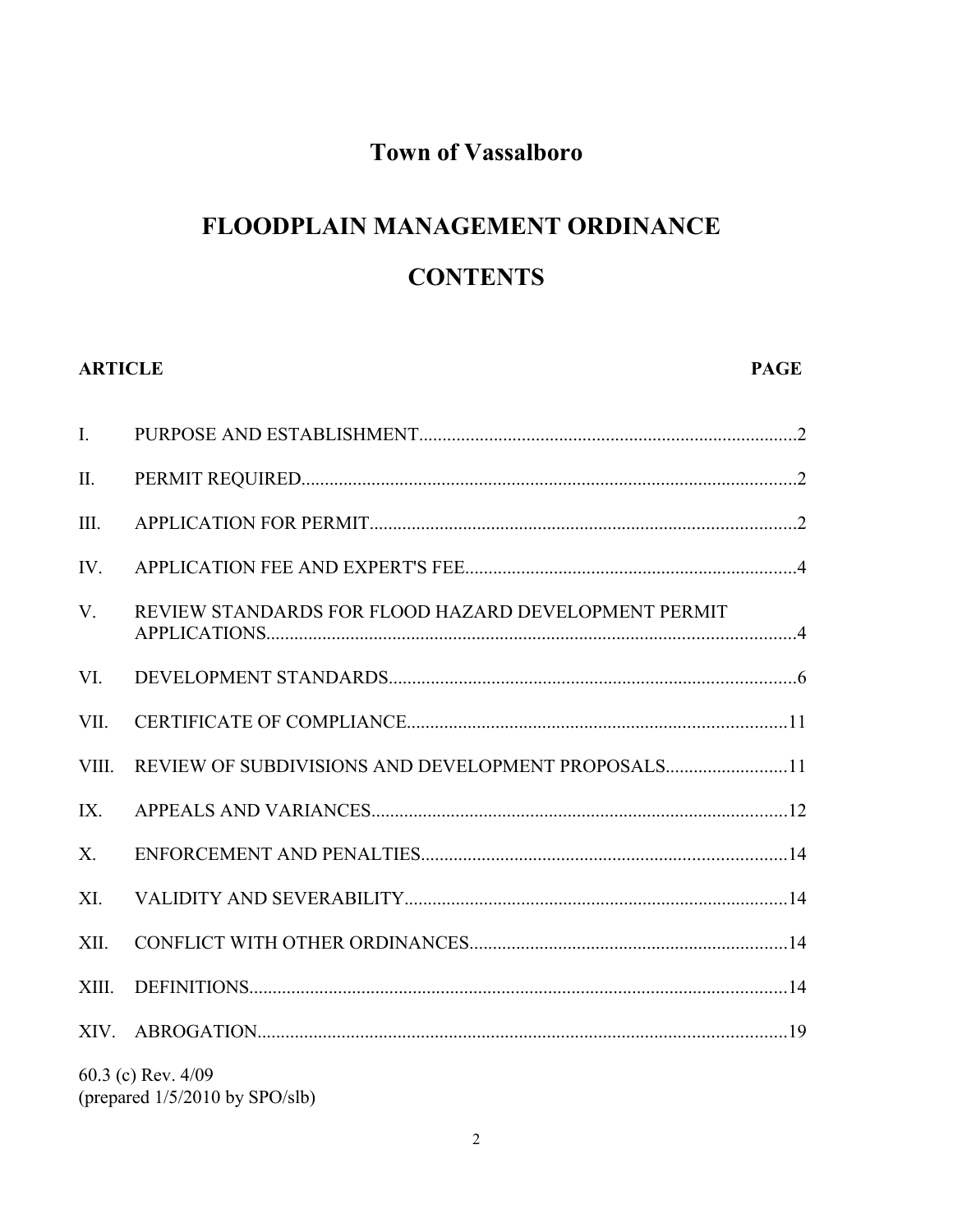# **ARTICLE I - PURPOSE AND ESTABLISHMENT**

Certain areas of the Town of Vassalboro, Maine are subject to periodic flooding, causing serious damages to properties within these areas. Relief is available in the form of flood insurance as authorized by the National Flood Insurance Act of 1968.

Therefore, the Town of Vassalboro, Maine has chosen to become a participating community in the National Flood Insurance Program, and agrees to comply with the requirements of the National Flood Insurance Act of 1968 (P.L. 90-488, as amended) as delineated in this Floodplain Management Ordinance.

It is the intent of the Town of Vassalboro, Maine to require the recognition and evaluation of flood hazards in all official actions relating to land use in the floodplain areas having special flood hazards.

The Town of Vassalboro has the legal authority to adopt land use and control measures to reduce future flood losses pursuant to Title 30-A MRSA, Sections 3001-3007, 4352, 4401-4407, and Title 38 MRSA, Section 440.

The National Flood Insurance Program, established in the aforesaid Act, provides that areas of the Town of Vassalboro having a special flood hazard be identified by the Federal Emergency Management Agency and that floodplain management measures be applied in such flood hazard areas. This Ordinance establishes a Flood Hazard Development Permit system and review procedure for development activities in the designated flood hazard areas of the Town of Vassalboro, Maine.

The areas of special flood hazard, Zones A and AE for theTown of Vassalboro, Kennebec County Maine, identified by the Federal Emergency Management Agency in a report entitled "Flood Insurance Study – Kennebec County" dated \_\_\_\_\_\_\_, 2010 with accompanying "Flood Insurance Rate Map" dated  $\frac{1}{2010}$  with panels:

168, 355, 360, 365, 370, 380, 390, 527, 531, 532, 555

derived from the county wide digital flood insurance rate map entitled "Digital Flood Insurance Rate Map, Kennebec County," are hereby adopted by reference and declared to be a part of this Ordinance.

### **ARTICLE II - PERMIT REQUIRED**

Before any construction or other development (as defined in Article XIII), including the placement of manufactured homes, begins within any areas of special flood hazard established in Article I, a Flood Hazard Development Permit shall be obtained from the Code Enforcement Officer. This permit shall be in addition to any other permits which may be required pursuant to the codes and ordinances of the Town of Vassalboro, Maine.

### **ARTICLE III - APPLICATION FOR PERMIT**

The application for a Flood Hazard Development Permit shall be submitted to the Code Enforcement Officer and shall include:

A. The name, address and phone number of the applicant, owner, and contractor;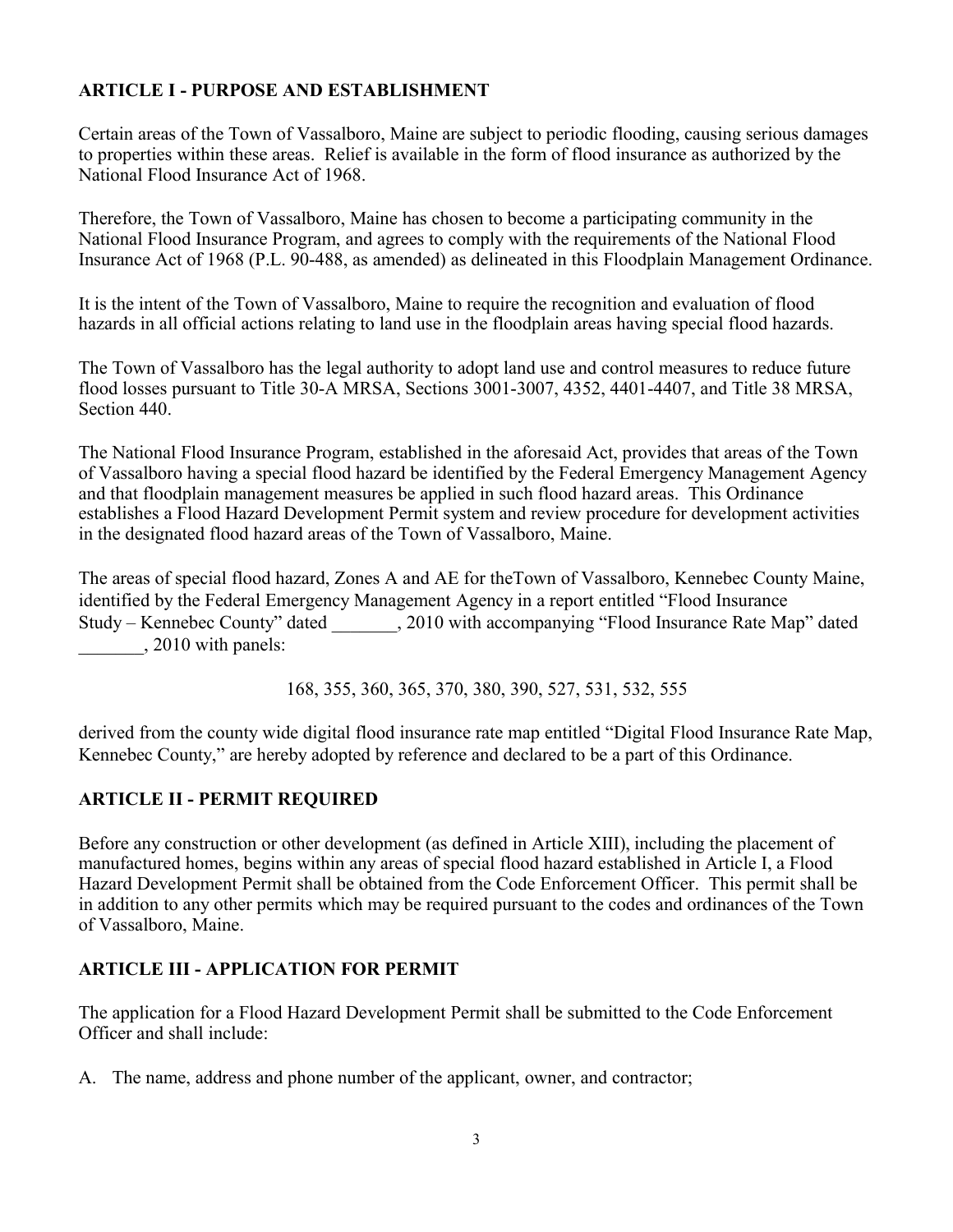- B. An address and a map indicating the location of the construction site;
- C. A site plan showing location of existing and/or proposed development, including but not limited to structures, sewage disposal facilities, water supply facilities, areas to be cut and filled, and lot dimensions;
- D. A statement of the intended use of the structure and/or development;
- E. A statement of the cost of the development including all materials and labor;
- F. A statement as to the type of sewage system proposed;
- G. Specification of dimensions of the proposed structure and/or development;

[Items H-K.2 apply only to new construction and substantial improvements.]

H. The elevation in relation to the National Geodetic Vertical Datum (NGVD), North American Vertical Datum (NAVD) or to a locally established datum in Zone A only, of the:

- 1. base flood at the proposed site of all new or substantially improved structures, which is determined:
	- a. in Zones AE, from data contained in the "Flood Insurance Study Kennebec County, Maine" as described in Article I; or,
	- b. in Zone A:
		- (1) from any base flood elevation data from federal, state, or other technical sources (such as FEMA's Quick-2 model, FEMA 265/July 1995), including information obtained pursuant to Article VI.K. and VIII.D.;
		- (2) from the contour elevation extrapolated from a best fit analysis of the floodplain boundary when overlaid onto a USGS Quadrangle Map or other topographic map prepared by a Professional Land Surveyor or registered professional engineer, if the floodplain boundary has a significant correlation to the elevation contour line(s); or, in the absence of all other data,
		- (3) to be the elevation of the ground at the intersection of the floodplain boundary and a line perpendicular to the shoreline which passes along the ground through the site of the proposed building.
- 2. highest and lowest grades at the site adjacent to the walls of the proposed building;
- 3. lowest floor, including basement; and whether or not such structures contain a basement; and,
- 4. level, in the case of non-residential structures only, to which the structure will be floodproofed;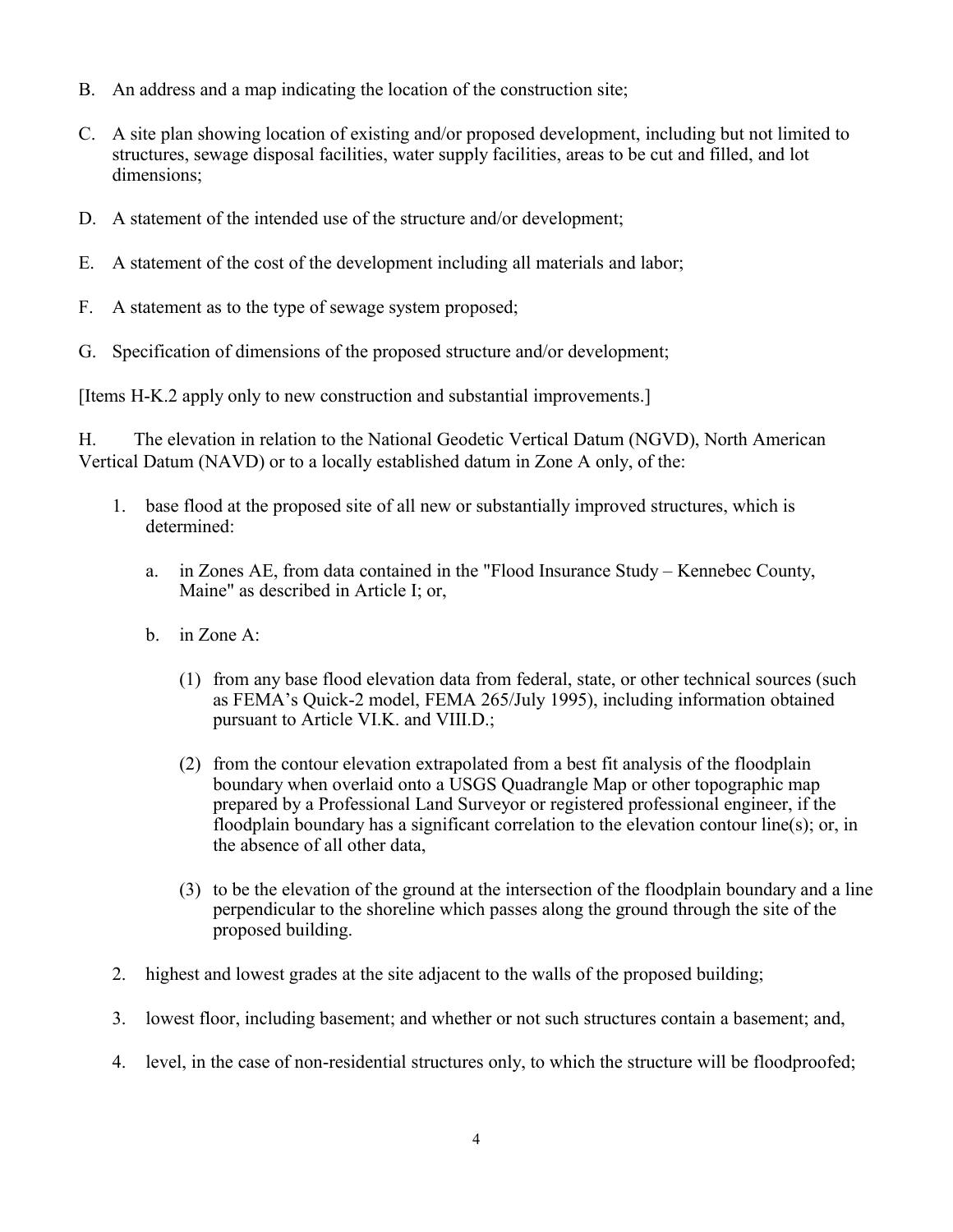- I. A description of an elevation reference point established on the site of all developments for which elevation standards apply as required in Article VI;
- J. A written certification by a Professional Land Surveyor, registered professional engineer or architect, that the base flood elevation and grade elevations shown on the application are accurate;
- K. The following certifications as required in Article VI by a registered professional engineer or architect:
	- 1. a Floodproofing Certificate (FEMA Form 81-65, 03/09, as amended), to verify that the floodproofing methods for any non-residential structures will meet the floodproofing criteria of Article III.H.4.; Article VI.G.; and other applicable standards in Article VI;
	- 2. a Hydraulic Openings Certificate to verify that engineered hydraulic openings in foundation walls will meet the standards of Article VI.L.2.a.;
	- 3. a certified statement that bridges will meet the standards of Article VI.M.;
	- 4. a certified statement that containment walls will meet the standards of Article VI.N.;
- L. A description of the extent to which any water course will be altered or relocated as a result of the proposed development; and,
- M. A statement of construction plans describing in detail how each applicable development standard in Article VI will be met.

# **ARTICLE IV - APPLICATION FEE AND EXPERT'S FEE**

A non-refundable application fee as established annually by the Board of Selectmen for all minor development and for all new construction or substantial improvements shall be paid to the Town Clerk or Code Enforcement Officer and a copy of a receipt for the same shall accompany the application.

An additional fee may be charged if the Code Enforcement Officer and/or Board of Appeals needs the assistance of a professional engineer or other expert. The expert's fee shall be paid in full by the applicant within 10 days after the town submits a bill to the applicant. Failure to pay the bill shall constitute a violation of the ordinance and be grounds for the issuance of a stop work order. An expert shall not be hired by the municipality at the expense of an applicant until the applicant has either consented to such hiring in writing or been given an opportunity to be heard on the subject. An applicant who is dissatisfied with a decision to hire expert assistance may appeal that decision to the Board of Appeals.

### **ARTICLE V - REVIEW STANDARDS FOR FLOOD HAZARD DEVELOPMENT PERMIT APPLICATIONS**

The Code Enforcement Officer shall:

A. Review all applications for the Flood Hazard Development Permit to assure that proposed developments are reasonably safe from flooding and to determine that all pertinent requirements of Article VI (Development Standards) have been, or will be met;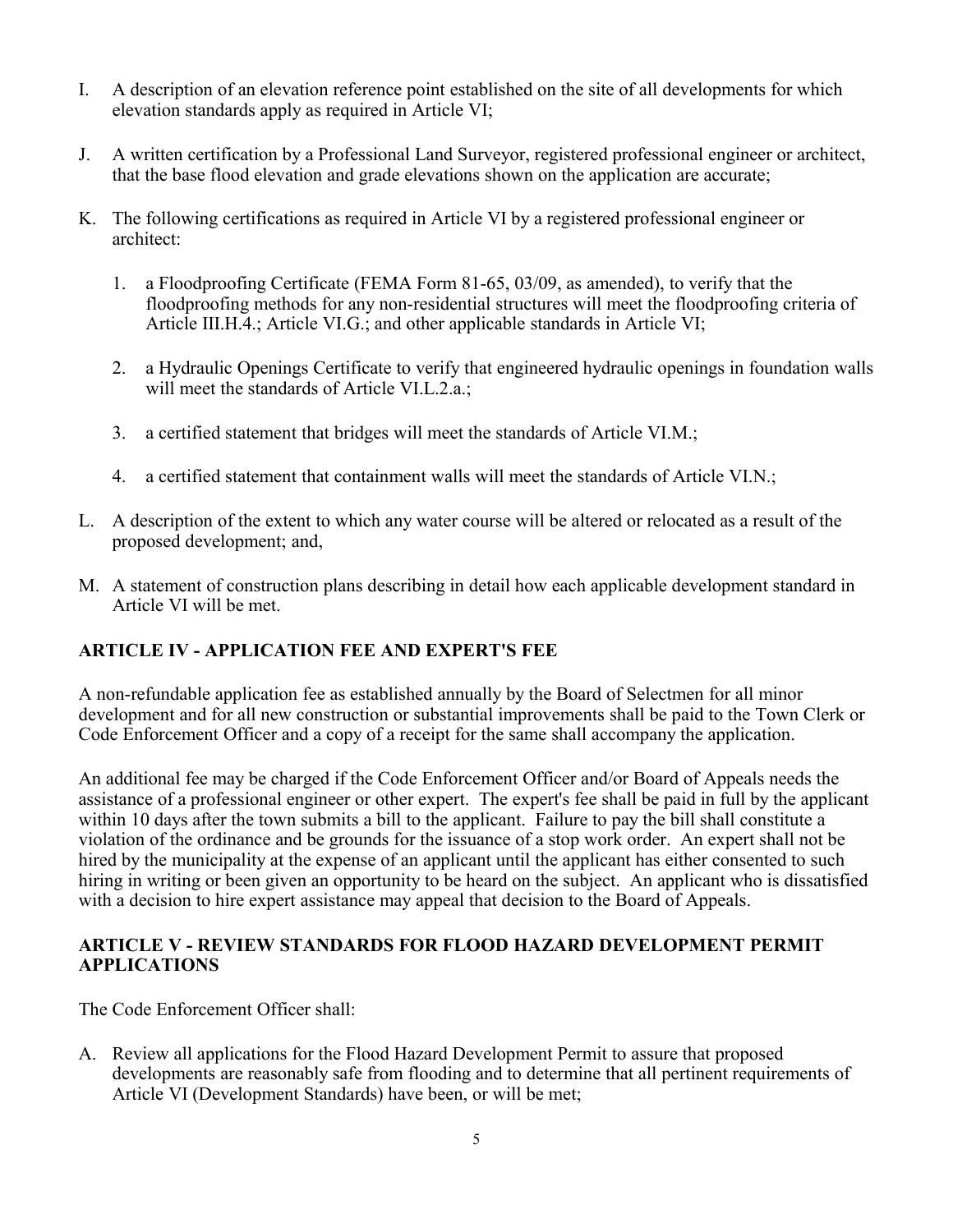- B. Utilize, in the review of all Flood Hazard Development Permit applications:
	- 1. the base flood and floodway data contained in the "Flood Insurance Study Kennebec County, Maine," as described in Article I;
	- 2. in special flood hazard areas where base flood elevation and floodway data are not provided, the Code Enforcement Officer shall obtain, review and reasonably utilize any base flood elevation and floodway data from federal, state, or other technical sources, including information obtained pursuant to Article III.H.1.b.; Article VI.K.; and Article VIII.D., in order to administer Article VI of this Ordinance; and,
	- 3. when the community establishes a base flood elevation in a Zone A by methods outlined in Article III.H.1.b., the community shall submit that data to the Maine Floodplain Management Program in the State Planning Office.
- C. Make interpretations of the location of boundaries of special flood hazard areas shown on the maps described in Article I of this Ordinance;
- D. In the review of Flood Hazard Development Permit applications, determine that all necessary permits have been obtained from those federal, state, and local government agencies from which prior approval is required by federal or state law, including but not limited to Section 404 of the Federal Water Pollution Control Act Amendments of 1972, 33 U.S.C. 1344;
- E. Notify adjacent municipalities, the Department of Environmental Protection, and the Maine Floodplain Management Program in the State Planning Office prior to any alteration or relocation of a water course and submit copies of such notifications to the Federal Emergency Management Agency;
- F. If the application satisfies the requirements of this Ordinance, approve the issuance of one of the following Flood Hazard Development Permits based on the type of development:
	- 1. A two part Flood Hazard Development Permit for elevated structures. Part I shall authorize the applicant to build a structure to and including the first horizontal floor only above the base flood level. At that time the applicant shall provide the Code Enforcement Officer with an Elevation Certificate completed by a Professional Land Surveyor, registered professional engineer or architect based on the Part I permit construction , "as built", for verifying compliance with the elevation requirements of Article VI, paragraphs F, G, or H. Following review of the Elevation Certificate data, which shall take place within 72 hours of receipt of the application, the Code Enforcement Officer shall issue Part II of the Flood Hazard Development Permit. Part II shall authorize the applicant to complete the construction project; or,
	- 2. A Flood Hazard Development Permit for Floodproofing of Non-Residential Structures that are new construction or substantially improved non-residential structures that are not being elevated but that meet the floodproofing standards of Article VI.G.1.a.,b., and c. The application for this permit shall include a Floodproofing Certificate signed by a registered professional engineer or architect; or,
	- 3. A Flood Hazard Development Permit for Minor Development for all development that is not new construction or a substantial improvement, such as repairs, maintenance, renovations, or additions, whose value is less than 50% of the market value of the structure. Minor development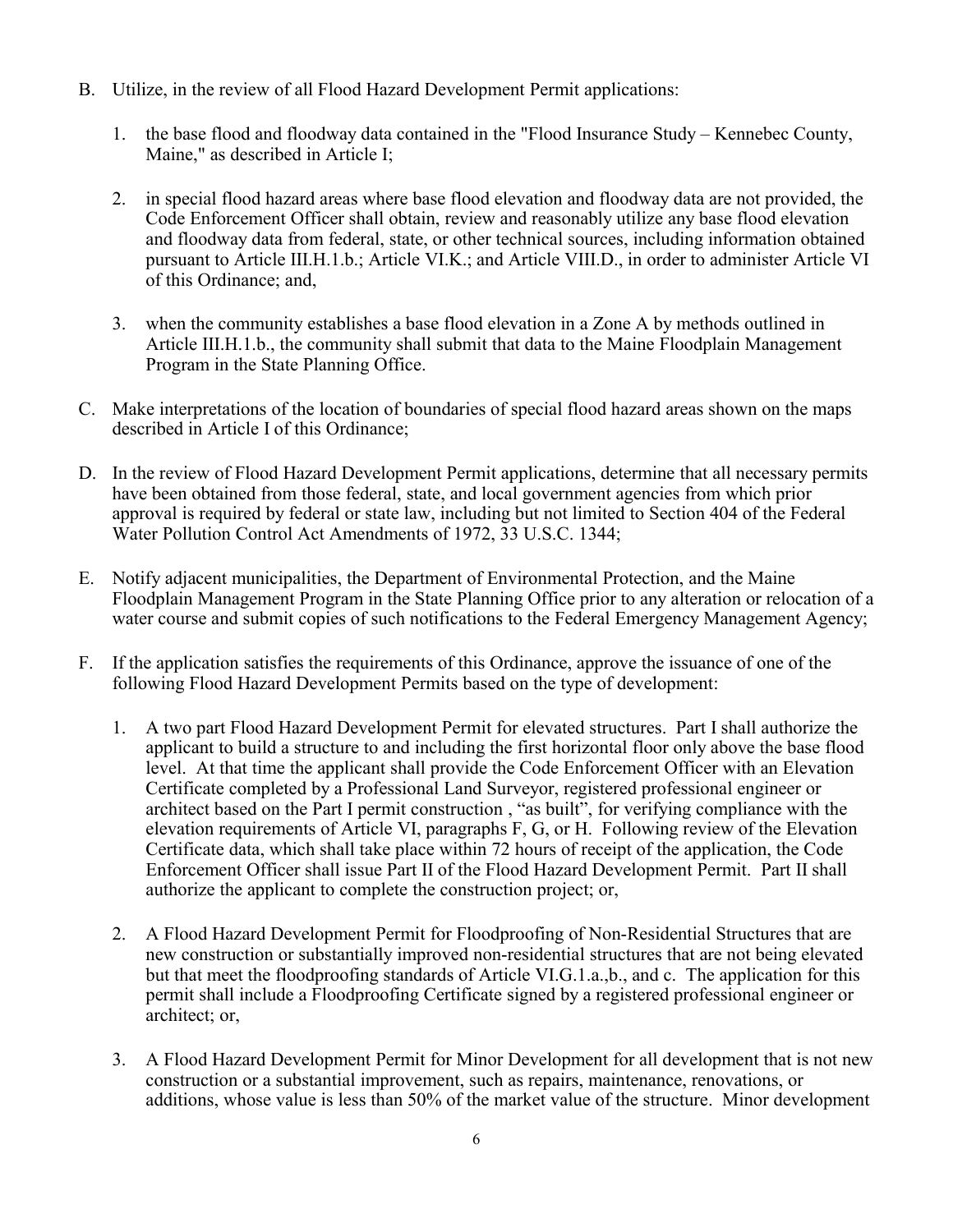also includes, but is not limited to: accessory structures as provided for in Article VI.J., mining, dredging, filling, grading, paving, excavation, drilling operations, storage of equipment or materials, deposition or extraction of materials, public or private sewage disposal systems or water supply facilities that do not involve structures; and non-structural projects such as bridges, dams, towers, fencing, pipelines, wharves and piers.

- G. A permit shall not be issued if:
	- 1. The applicant for the permit is currently in violation of any land use ordinance or state law related to land use within the Town of Vassalboro.
	- 2. The landowner for whom a permit application has been submitted is currently in violation of any land use ordinance or state law related to land use within the Town of Vassalboro
	- 3. The applicant for the permit has engaged in activities requiring a permit under state laws or local ordinances without having obtained a permit with respect to any land within the Town of Vassalboro
	- 4. The landowner for whom a permit application has been submitted has engaged in activities requiring a permit under state laws or local ordinances without having obtained a permit with respect to any land within the Town of Vassalboro
	- 5. The applicant or landowner will be using a contractor, developer, or any business or person gaining monetary benefit to undertake work related to the issuance of the permit and the contractor, developer, business or person is currently in violation of any ordinance or state law related to land use in the Town of Vassalboro.
- H In addition to any other action provided above, the Code Enforcement Officer shall, upon determining that a violation of any State or local law, regulation or ordinance intended to discourage or otherwise restrict development or occupancy in flood-prone areas exist, shall submit a declaration to the Administrator of the Federal Insurance Administration requesting a denial of flood insurance. The declaration shall contain the following:
	- 1. The name and address of the property owner and a legal description of the property

sufficient to confirm its identity or location;

2. A declaration that the property is in violation of a cited State or local law, regulation or

ordinance as set forth above;

- 3. A statement that the public body making the declaration has authority to do so and a citation to that authority;
- 4. Evidence that the property owner has been provided notice of the violation and the

prospective denial of insurance; and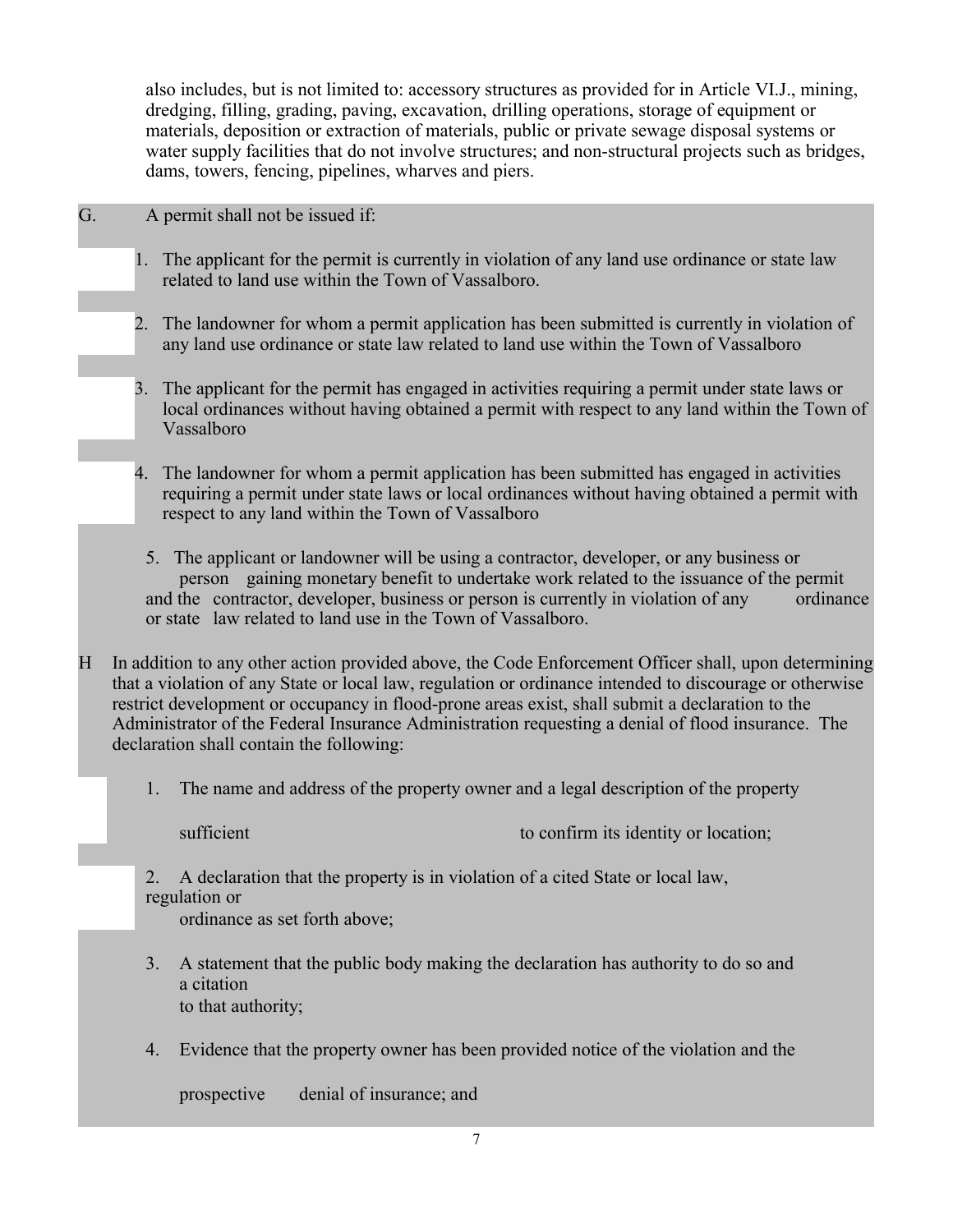5. A statement that the declaration is being submitted pursuant to Section 1316 of the National Flood Insurance Act of 1968, as amended (42 U.S.C. §4023 (as amended)).

I. Maintain, as a permanent record, copies of all Flood Hazard Development Permit Applications, corresponding Permits issued, and data relevant thereto, including reports of the Board of Appeals on variances granted under the provisions of Article IX of this Ordinance, and copies of Elevation Certificates, Floodproofing Certificates, Certificates of Compliance and certifications of design standards required under the provisions of Articles III, VI, and VII of this Ordinance.

#### **ARTICLE VI - DEVELOPMENT STANDARDS**

All developments in areas of special flood hazard shall meet the following applicable standards:

- A. **All Development** All development shall:
	- 1. be designed or modified and adequately anchored to prevent flotation (excluding piers and docks), collapse or lateral movement of the development resulting from hydrodynamic and hydrostatic loads, including the effects of buoyancy;
	- 2. use construction materials that are resistant to flood damage;
	- 3. use construction methods and practices that will minimize flood damage; and,
	- 4. use electrical, heating, ventilation, plumbing, and air conditioning equipment, and other service facilities that are designed and/or located so as to prevent water from entering or accumulating within the components during flooding conditions.
- B. **Water Supply** All new and replacement water supply systems shall be designed to minimize or eliminate infiltration of flood waters into the systems.
- C. **Sanitary Sewage Systems** All new and replacement sanitary sewage systems shall be designed and located to minimize or eliminate infiltration of flood waters into the system and discharges from the system into flood waters.
- D. **On Site Waste Disposal Systems** On site waste disposal systems shall be located and constructed to avoid impairment to them or contamination from them during floods.
- E. **Watercourse Carrying Capacity** All development associated with altered or relocated portions of a watercourse shall be constructed and maintained in such a manner that no reduction occurs in the flood carrying capacity of the watercourse.
- F. **Residential** New construction or substantial improvement of any residential structure located within: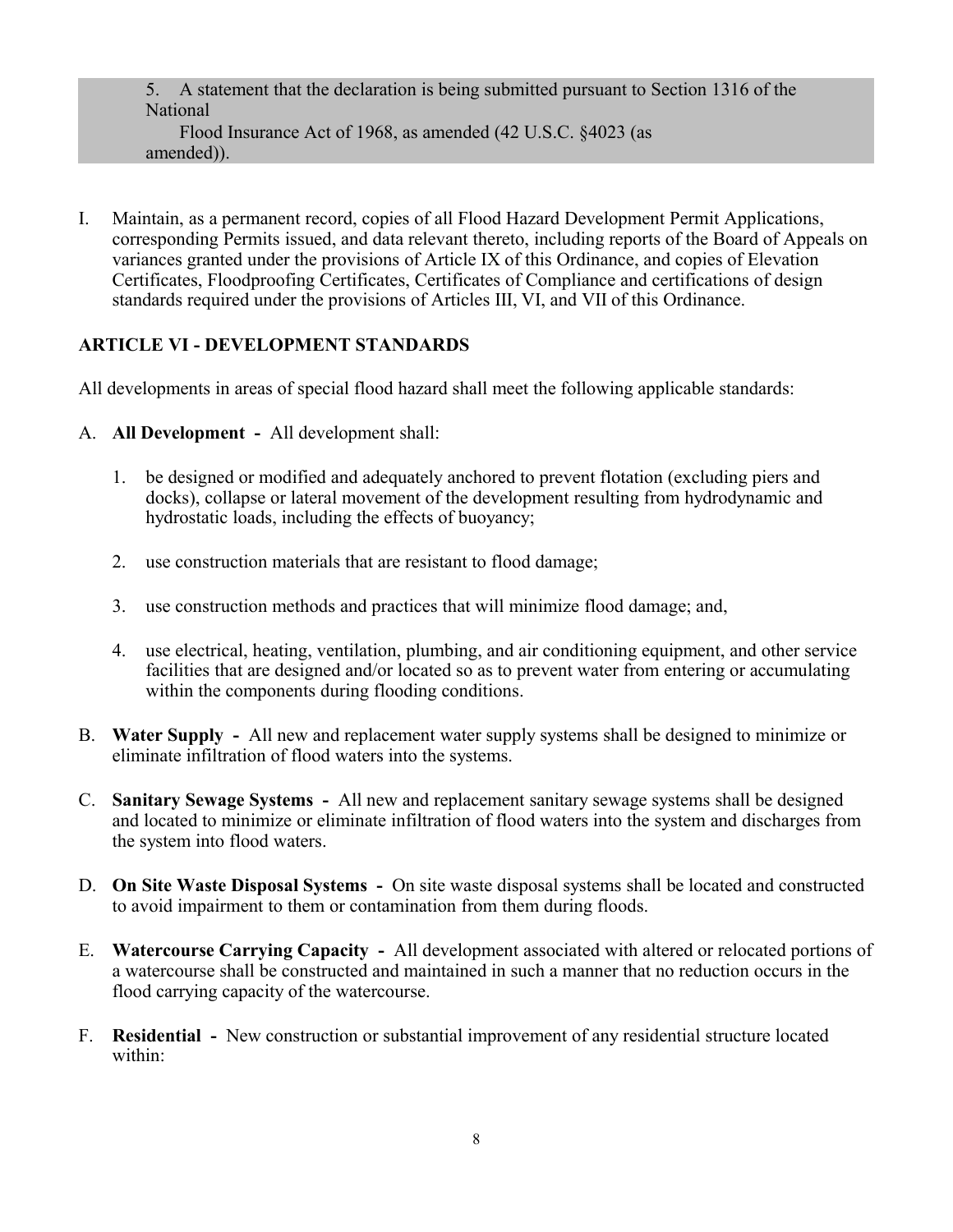- 1. Zones AE, shall have the lowest floor (including basement) elevated to at least one foot above the base flood elevation.
- 2. Zone A shall have the lowest floor (including basement) elevated to at least one foot above the base flood elevation utilizing information obtained pursuant to Article III.H.1.b.; Article V.B; or Article VIII.D.
- G. **Non Residential** New construction or substantial improvement of any non-residential structure located within:
	- 1. Zones AE, shall have the lowest floor (including basement) elevated to at least one foot above the base flood elevation, or together with attendant utility and sanitary facilities shall:
		- a. be floodproofed to at least one foot above the base flood elevation so that below that elevation the structure is watertight with walls substantially impermeable to the passage of water;
		- b. have structural components capable of resisting hydrostatic and hydrodynamic loads and the effects of buoyancy; and,
		- c. be certified by a registered professional engineer or architect that the floodproofing design and methods of construction are in accordance with accepted standards of practice for meeting the provisions of this section. Such certification shall be provided with the application for a Flood Hazard Development Permit, as required by Article III.K. and shall include a record of the elevation above mean sea level to which the structure is floodproofed.
	- 2. Zone A shall have the lowest floor (including basement) elevated to at least one foot above the base flood elevation utilizing information obtained pursuant to Article III.H.1.b.; Article V.B; or Article VIII.D., or
		- a. together with attendant utility and sanitary facilities meet the floodproofing standards of Article VI.G.1.
- H. **Manufactured Homes** New or substantially improved manufactured homes located within:
	- 1. Zones AE, shall:
		- a. be elevated such that the lowest floor (including basement) of the manufactured home is at least one foot above the base flood elevation;
		- b. be on a permanent foundation, which may be poured masonry slab or foundation walls, with hydraulic openings, or may be reinforced piers or block supports, any of which support the manufactured home so that no weight is supported by its wheels and axles; and,
		- c. be securely anchored to an adequately anchored foundation system to resist flotation, collapse, or lateral movement. Methods of anchoring may include, but are not limited to: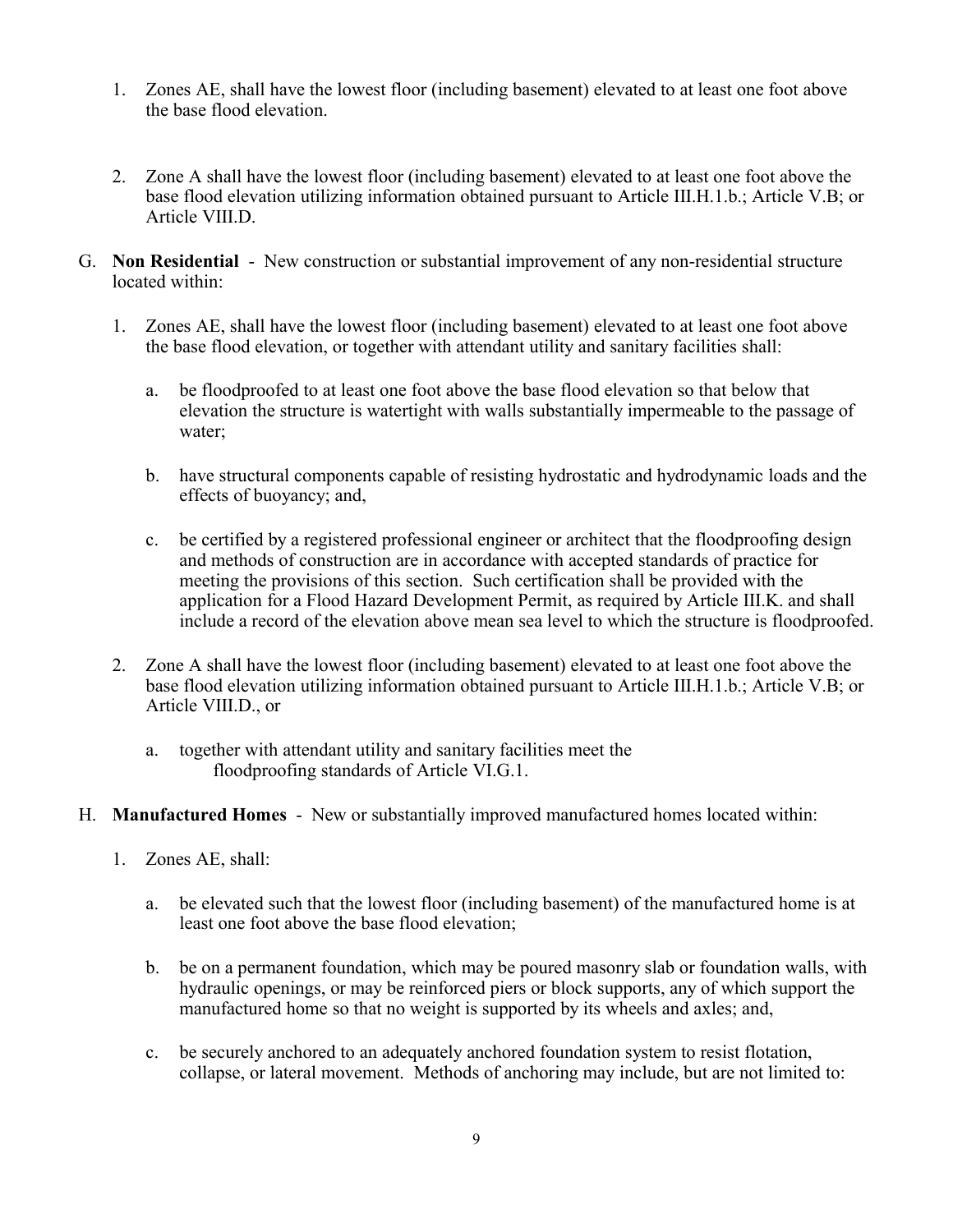- (1) over-the-top ties anchored to the ground at the four corners of the manufactured home, plus two additional ties per side at intermediate points (manufactured homes less than 50 feet long require one additional tie per side); or by,
- (2) frame ties at each corner of the home, plus five additional ties along each side at intermediate points (manufactured homes less than 50 feet long require four additional ties per side).
- (3) all components of the anchoring system described in Article VI.H.1.c.(1) $\&(2)$  shall be capable of carrying a force of 4800 pounds.
- 2. Zone A shall:
	- a. be elevated on a permanent foundation, as described in Article VI.H.1.b., such that the lowest floor (including basement) of the manufactured home is at least one foot above the base flood elevation utilizing information obtained pursuant to Article III.H.1.b.; Article V.B; or Article VIII.D.; and
	- b. meet the anchoring requirements of Article VI.H.1.c.
- I. **Recreational Vehicles** Recreational Vehicles located within:
	- 1. Zones A and AE, shall either:
		- a. be on the site for fewer than 180 consecutive days,
		- b. be fully licensed and ready for highway use. A recreational vehicle is ready for highway use if it is on its wheels or jacking system, is attached to the site only by quick disconnect type utilities and security devices, and has no permanently attached additions; or,
		- c. be permitted in accordance with the elevation and anchoring requirements for "manufactured homes" in Article VI.H.1.
- J. **Accessory Structures** Accessory Structures, as defined in Article XIII, located within Zones A and AE, shall be exempt from the elevation criteria required in Article VI.F. & G. above, if all other requirements of Article VI and all the following requirements are met. Accessory Structures shall:
	- 1. be 500 square feet or less and have a value less than \$3000;
	- 2. have unfinished interiors and not be used for human habitation;
	- 3. have hydraulic openings, as specified in Article VI.L.2., in at least two different walls of the accessory structure;
	- 4. be located outside the floodway;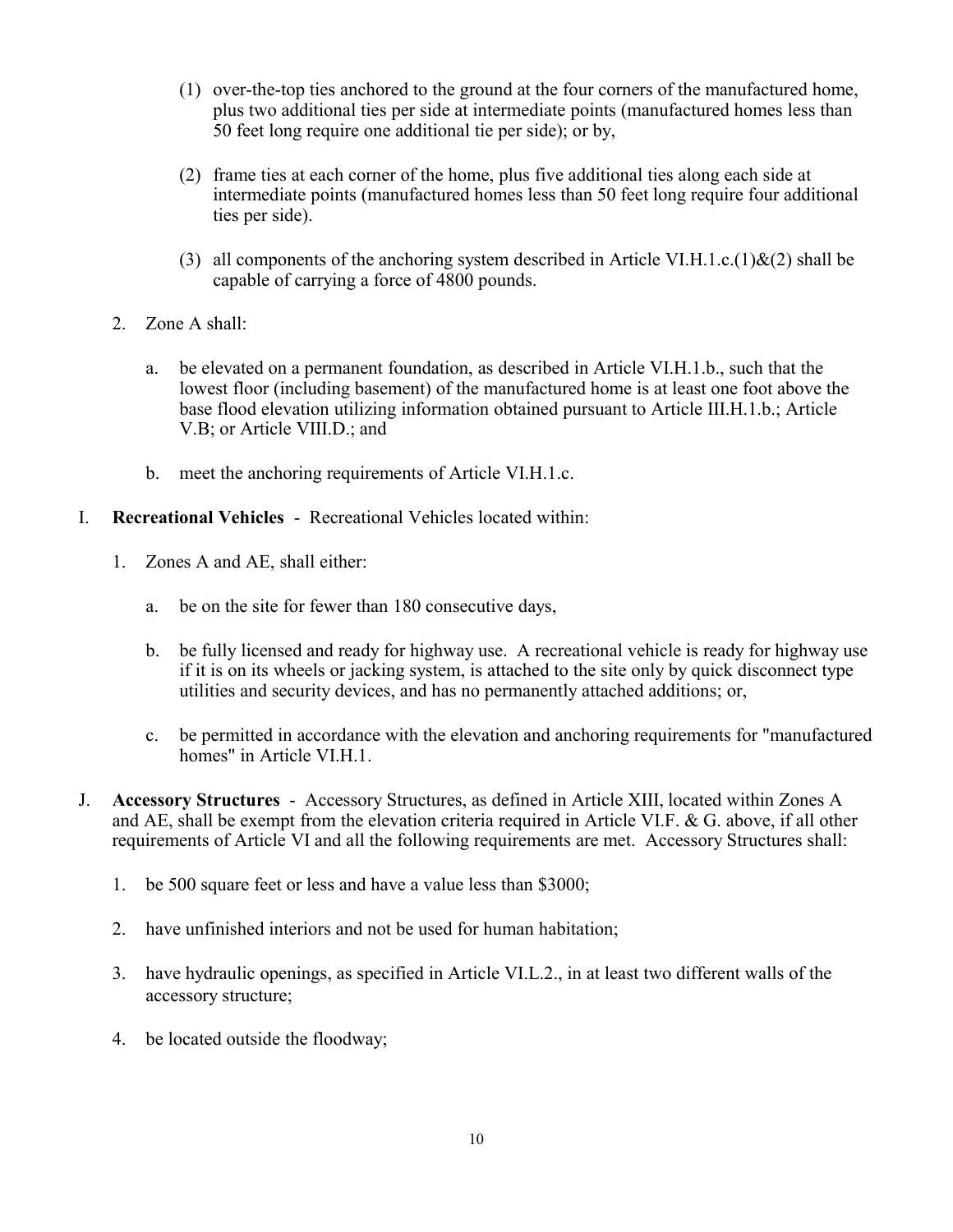- 5. when possible be constructed and placed on the building site so as to offer the minimum resistance to the flow of floodwaters and be placed further from the source of flooding than is the primary structure; and,
- 6. have only ground fault interrupt electrical outlets. The electric service disconnect shall be located above the base flood elevation and when possible outside the Special Flood Hazard Area.

# K. **Floodways -**

- 1. In Zones AE riverine areas, encroachments, including fill, new construction, substantial improvement, and other development shall not be permitted within a regulatory floodway which is designated on the community's Digital Flood Insurance Rate Map, Kennebec County unless a technical evaluation certified by a registered professional engineer is provided demonstrating that such encroachments will not result in any increase in flood levels within the community during the occurrence of the base flood discharge.
- 2. In Zones AE and A riverine areas for which no regulatory floodway is designated, encroachments, including fill, new construction, substantial improvement, and other development shall not be permitted in the floodway as determined in Article VI.K.3. unless a technical evaluation certified by a registered professional engineer is provided demonstrating that the cumulative effect of the proposed development, when combined with all other existing development and anticipated development:
	- a. will not increase the water surface elevation of the base flood more than one foot at any point within the community; and,
	- b. is consistent with the technical criteria contained in Chapter 5 entitled "Hydraulic Analyses," *Flood Insurance Study - Guidelines and Specifications for Study Contractors*, (FEMA 37/ January 1995, as amended).
- 3. In Zones AE and A riverine areas for which no regulatory floodway is designated, the regulatory floodway is determined to be the channel of the river or other water course and the adjacent land areas to a distance of one-half the width of the floodplain as measured from the normal high water mark to the upland limit of the floodplain.
- L. **Enclosed Areas Below the Lowest Floor -** New construction or substantial improvement of any structure in Zones AE and A that meets the development standards of Article VI, including the elevation requirements of Article VI, paragraphs F, G, or H and is elevated on posts, columns, piers, piles, "stilts," or crawlspaces may be enclosed below the base flood elevation requirements provided all the following criteria are met or exceeded:
	- 1. Enclosed areas are not "basements" as defined in Article XIII;
	- 2. Enclosed areas shall be designed to automatically equalize hydrostatic flood forces on exterior walls by allowing for the entry and exit of flood water. Designs for meeting this requirement must either: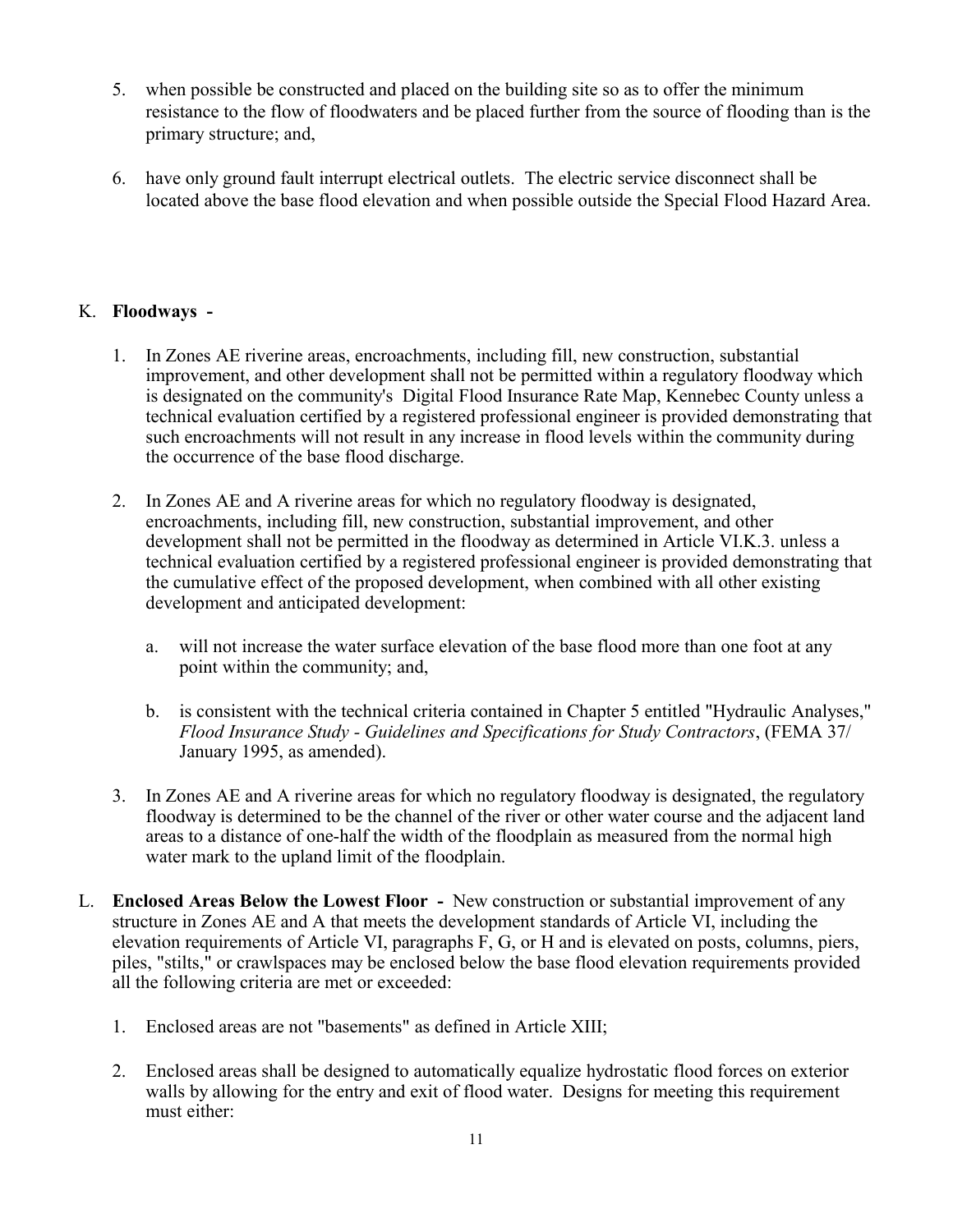- a. be engineered and certified by a registered professional engineer or architect; or,
- b. meet or exceed the following minimum criteria:
	- (1) a minimum of two openings having a total net area of not less than one square inch for every square foot of the enclosed area;
	- (2) the bottom of all openings shall be below the base flood elevation and no higher than one foot above the lowest grade; and,
	- (3) openings may be equipped with screens, louvers, valves, or other coverings or devices provided that they permit the entry and exit of flood waters automatically without any external influence or control such as human intervention, including the use of electrical and other non-automatic mechanical means;
- 3. The enclosed area shall not be used for human habitation; and,
- 4. The enclosed areas are usable solely for building access, parking of vehicles, or storage.
- M. **Bridges** New construction or substantial improvement of any bridge in Zones AE and A shall be designed such that:
	- 1. when possible, the lowest horizontal member (excluding the pilings, or columns) is elevated to at least one foot above the base flood elevation; and
	- 2. a registered professional engineer shall certify that:
		- a. the structural design and methods of construction shall meet the elevation requirements of this section and the floodway standards of Article VI.K.; and
		- b. the foundation and superstructure attached thereto are designed to resist flotation, collapse and lateral movement due to the effects of wind and water loads acting simultaneously on all structural components. Water loading values used shall be those associated with the base flood.
- N. **Containment Walls** New construction or substantial improvement of any containment wall located within:
	- 1. Zones AE and A shall:
		- a. have the containment wall elevated to at least one foot above the base flood elevation;
		- b. have structural components capable of resisting hydrostatic and hydrodynamic loads and the effects of buoyancy; and,
		- c. be certified by a registered professional engineer or architect that the design and methods of construction are in accordance with accepted standards of practice for meeting the provisions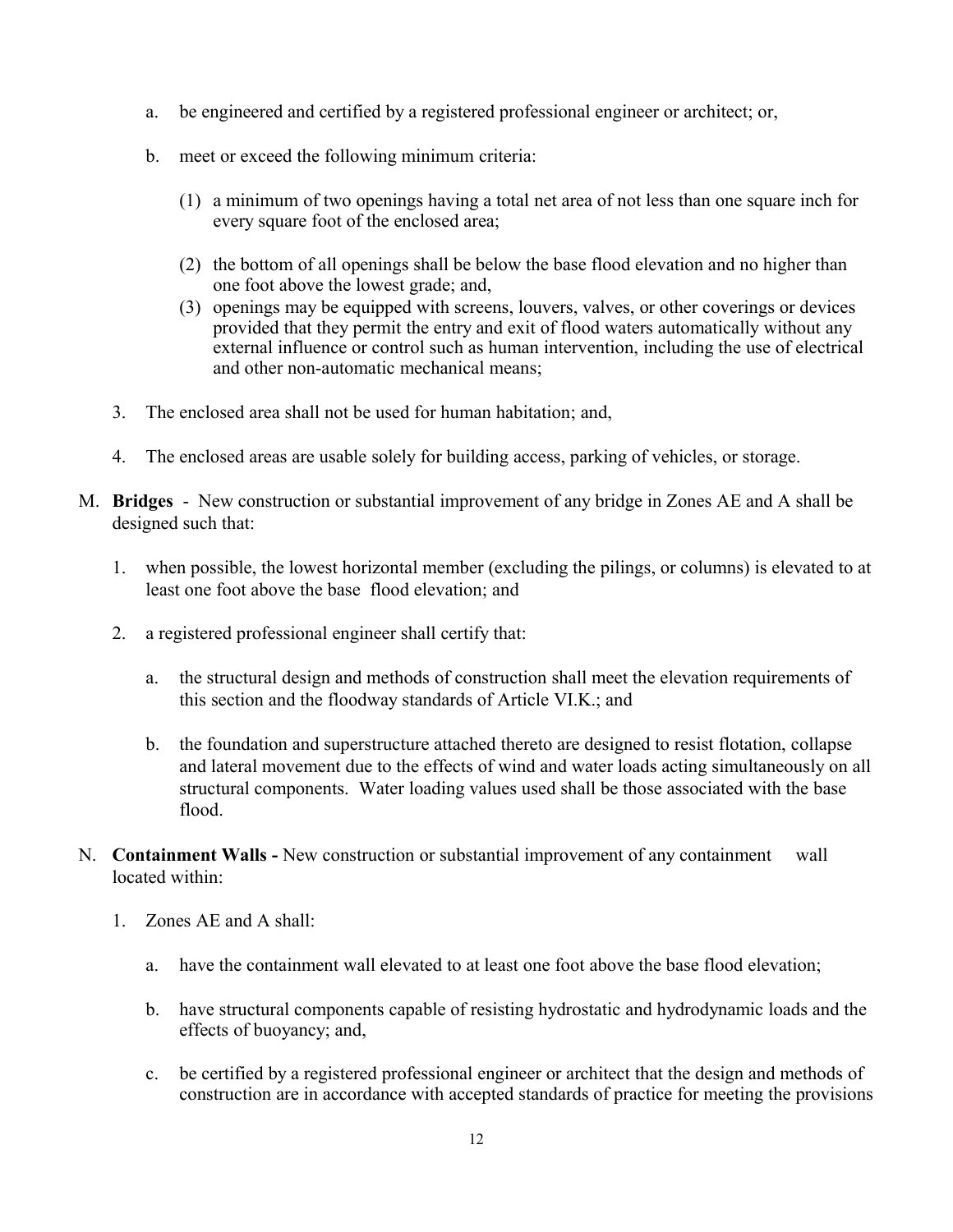of this section. Such certification shall be provided with the application for a Flood Hazard Development Permit, as required by Article III.K.

- O. **Wharves, Piers and Docks** New construction or substantial improvement of wharves, piers, and docks are permitted in Zones AE and A, in and over water and seaward of the mean high tide if the following requirements are met:
	- 1. wharves, piers, and docks shall comply with all applicable local, state, and federal regulations; and
	- 2. for commercial wharves, piers, and docks, a registered professional engineer shall develop or review the structural design, specifications, and plans for the construction.

# **ARTICLE VII - CERTIFICATE OF COMPLIANCE**

No land in a special flood hazard area shall be occupied or used and no structure which is constructed or substantially improved shall be occupied until a Certificate of Compliance is issued by the Code Enforcement Officer subject to the following provisions:

- A. For New Construction or Substantial Improvement of any elevated structure the applicant shall submit to the Code Enforcement Officer, an Elevation Certificate completed by a Professional Land Surveyor, registered professional engineer, or architect, for compliance with Article VI, paragraphs F, G, or H.
- B. The applicant shall submit written notification to the Code Enforcement Officer that the development is complete and complies with the provisions of this ordinance.
- C. Within 10 working days, the Code Enforcement Officer shall:
	- 1. review the Elevation Certificate and the applicant's written notification; and,
	- 2. upon determination that the development conforms with the provisions of this ordinance, shall issue a Certificate of Compliance.

# **ARTICLE VIII - REVIEW OF SUBDIVISION AND DEVELOPMENT PROPOSALS**

The Planning Board shall, when reviewing subdivisions and other proposed developments that require review under other federal law, state law or local ordinances or regulations and all projects on 5 or more disturbed acres, or in the case of manufactured home parks divided into two or more lots, assure that:

- A. All such proposals are consistent with the need to minimize flood damage.
- B. All public utilities and facilities, such as sewer, gas, electrical and water systems are located and constructed to minimize or eliminate flood damages.
- C. Adequate drainage is provided so as to reduce exposure to flood hazards.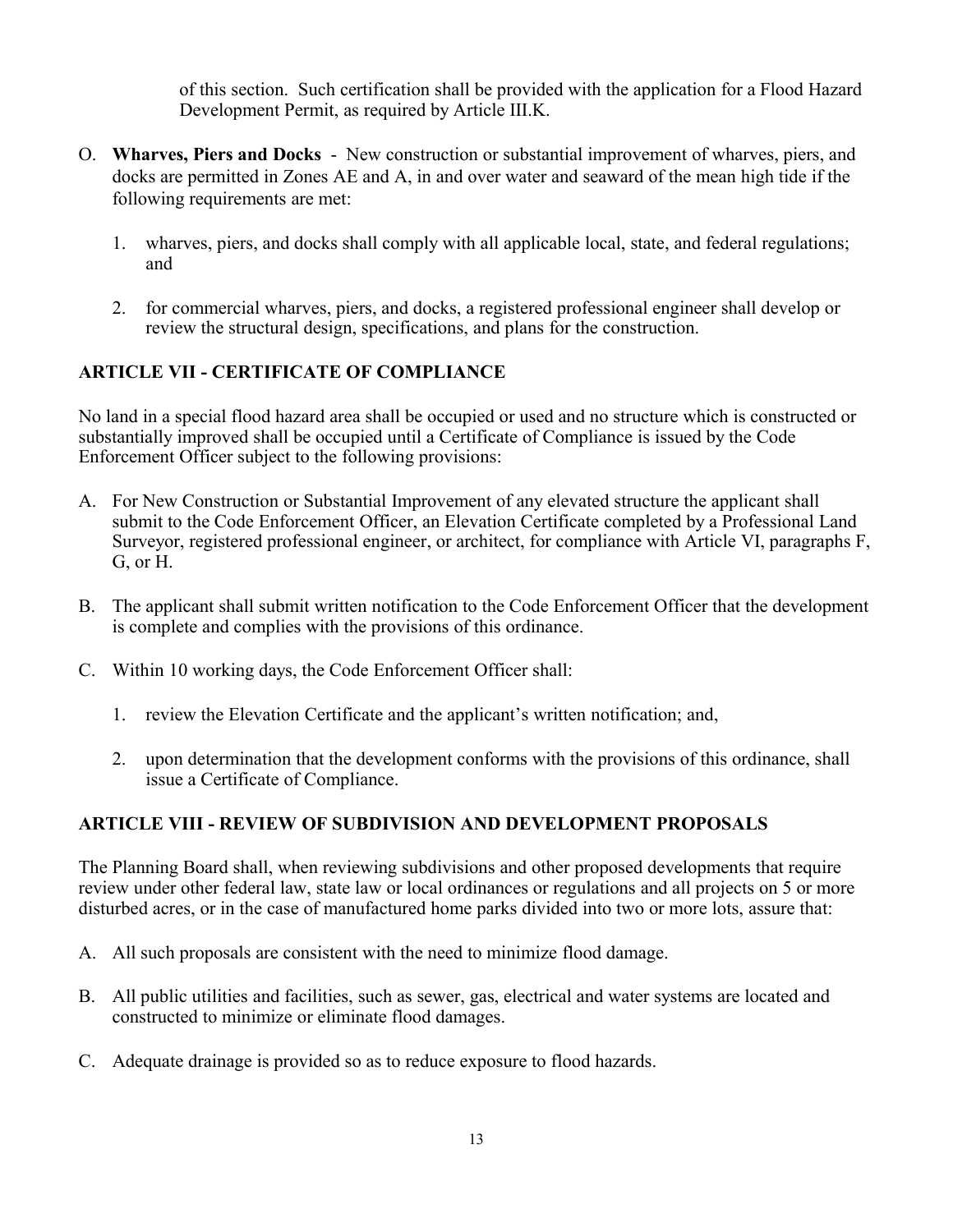- D. All proposals include base flood elevations, flood boundaries, and, in a riverine floodplain, floodway data. These determinations shall be based on engineering practices recognized by the Federal Emergency Management Agency.
- E. Any proposed development plan must include a condition of plan approval requiring that structures on any lot in the development having any portion of its land within a Special Flood Hazard Area, are to be constructed in accordance with Article VI of this ordinance. Such requirement will be included in any deed, lease, purchase and sale agreement, or document transferring or expressing an intent to transfer any interest in real estate or structure, including but not limited to a time-share interest. The condition shall clearly articulate that the municipality may enforce any violation of the construction requirement and that fact shall also be included in the deed or any other document previously described. The construction requirement shall also be clearly stated on any map, plat, or plan to be signed by the Planning Board or local reviewing authority as part of the approval process.

### **ARTICLE IX - APPEALS AND VARIANCES**

The Board of Appeals of the Town of Vassalboro may, upon written application of an aggrieved party, hear and decide appeals where it is alleged that there is an error in any order, requirement, decision, or determination made by, or failure to act by, the Code Enforcement Officer or Planning Board in the administration or enforcement of the provisions of this Ordinance.

The Board of Appeals may grant a variance from the requirements of this Ordinance consistent with state law and the following criteria:

- A. Variances shall not be granted within any designated regulatory floodway if any increase in flood levels during the base flood discharge would result.
- B. Variances shall be granted only upon:
	- 1. a showing of good and sufficient cause; and,
	- 2. a determination that should a flood comparable to the base flood occur, the granting of a variance will not result in increased flood heights, additional threats to public safety, public expense, or create nuisances, cause fraud or victimization of the public or conflict with existing local laws or ordinances; and,
	- 3. a showing that the issuance of the variance will not conflict with other state, federal or local laws or ordinances; and,
	- 4. a determination that failure to grant the variance would result in "undue hardship," which in this sub-section means:
		- a. that the land in question cannot yield a reasonable return unless a variance is granted; and,
		- b. that the need for a variance is due to the unique circumstances of the property and not to the general conditions in the neighborhood; and,
		- c. that the granting of a variance will not alter the essential character of the locality; and,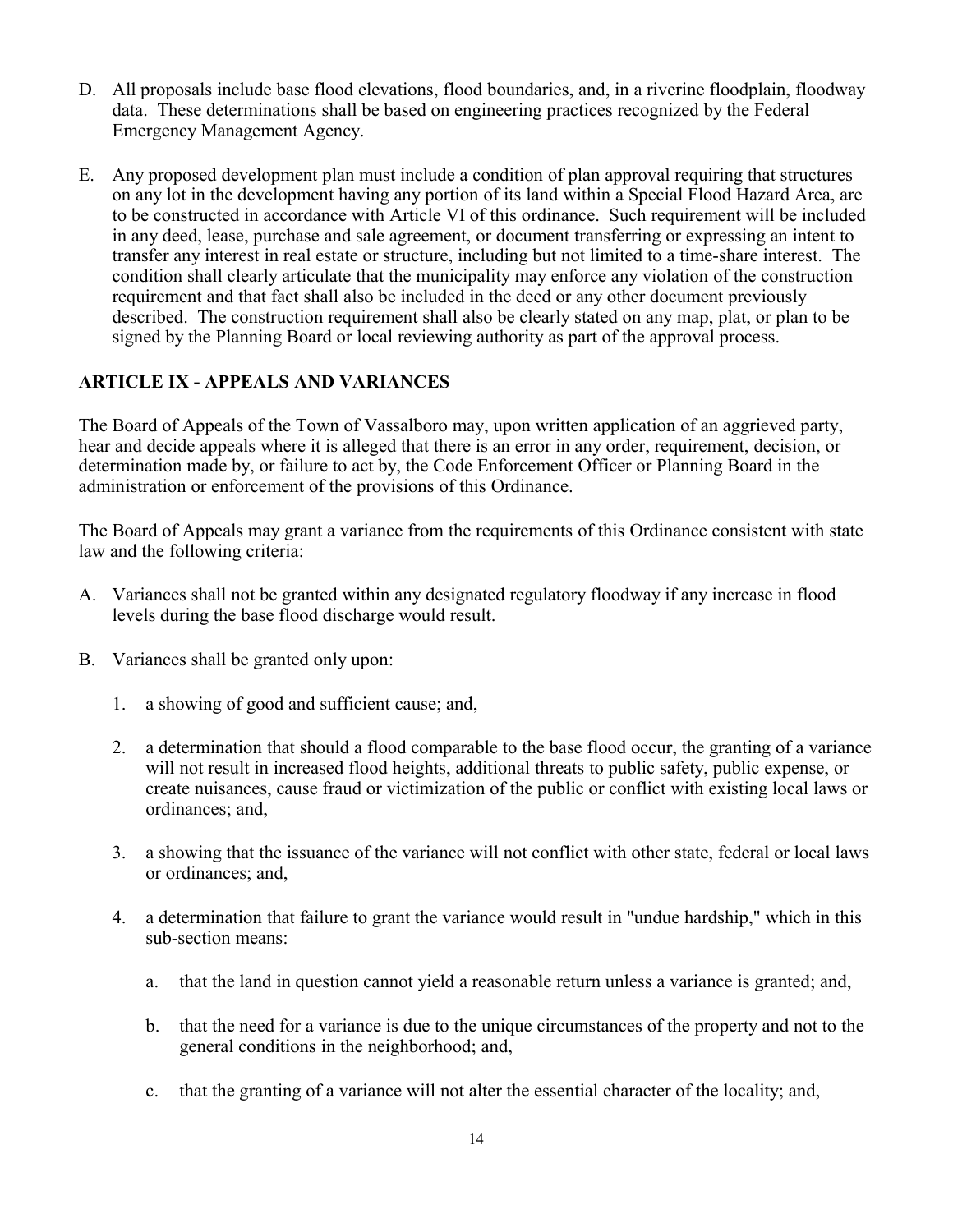- d. that the hardship is not the result of action taken by the applicant or a prior owner.
- C. Variances shall only be issued upon a determination that the variance is the minimum necessary, considering the flood hazard, to afford relief, and the Board of Appeals may impose such conditions to a variance as it deems necessary.
- D. Variances may be issued for new construction, substantial improvements, or other development for the conduct of a functionally dependent use provided that:
	- 1. other criteria of Article IX and Article VI.K. are met; and,
	- 2. the structure or other development is protected by methods that minimize flood damages during the base flood and create no additional threats to public safety.
- E. Variances may be issued for the repair, reconstruction, rehabilitation, or restoration of Historic Structures upon the determination that:
	- 1. the development meets the criteria of Article IX, paragraphs A. through D. above; and,
	- 2. the proposed repair, reconstruction, rehabilitation, or restoration will not preclude the structure's continued designation as a Historic Structure and the variance is the minimum necessary to preserve the historic character and design of the structure.
- F. Any applicant who meets the criteria of Article IX, paragraphs A. through E. shall be notified by the Board of Appeals in writing over the signature of the Chairman of the Board of Appeals that:
	- 1. the issuance of a variance to construct a structure below the base flood level will result in greatly increased premium rates for flood insurance up to amounts as high as \$25 per \$100 of insurance coverage;
	- 2. such construction below the base flood level increases risks to life and property; and,
	- 3. the applicant agrees in writing that the applicant is fully aware of all the risks inherent in the use of land subject to flooding, assumes those risks and agrees to indemnify and defend the municipality against any claims filed against it that are related to the applicant's decision to use land located in a floodplain and that the applicant individually releases the municipality from any claims the applicant may have against the municipality that are related to the use of land located in a floodplain.
- G. Appeal Procedure for Administrative and Variance Appeals
	- 1. An administrative or variance appeal may be taken to the Board of Appeals by an aggrieved party within thirty days after receipt of a written decision of the Code Enforcement Officer or Planning Board.
	- 2. Upon being notified of an appeal, the Code Enforcement Officer or Planning Board, as appropriate, shall transmit to the Board of Appeals all of the papers constituting the record of the decision appealed from.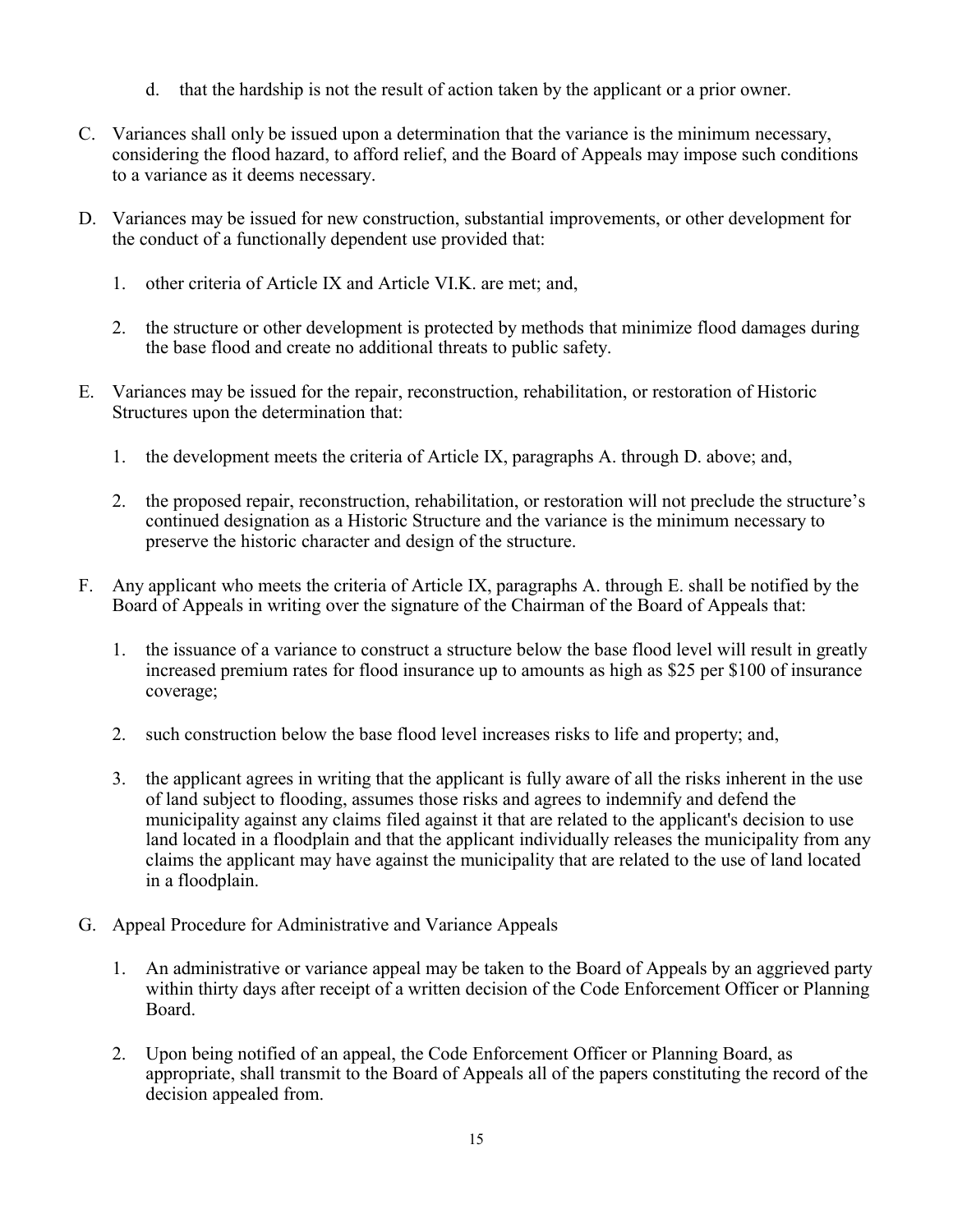- 3. The Board of Appeals shall hold a public hearing on the appeal within thirty-five days of its receipt of an appeal request.
- 4. The person filing the appeal shall have the burden of proof.
- 5. The Board of Appeals shall decide all appeals within thirty-five days after the close of the hearing, and shall issue a written decision on all appeals.
- 6. The Board of Appeals shall submit to the Code Enforcement Officer a report of all variance actions, including justification for the granting of the variance and an authorization for the Code Enforcement Officer to issue a Flood Hazard Development Permit, which includes any conditions to be attached to said permit.
- 7. Any aggrieved party who participated as a party during the proceedings before the Board of Appeals may take an appeal to Superior Court in accordance with State laws within forty-five days from the date of any decision of the Board of Appeals.

# **ARTICLE X - ENFORCEMENT AND PENALTIES**

- A. It shall be the duty of the Code Enforcement Officer to enforce the provisions of this Ordinance pursuant to Title 30-A MRSA § 4452.
- B. The penalties contained in Title 30-A MRSA § 4452 shall apply to any violation of this Ordinance.
- C. In addition to any other actions, the Code Enforcement Officer, upon determination that a violation exists, may submit a declaration to the Administrator of the Federal Insurance Administration requesting a denial of flood insurance. The valid declaration shall consist of;
	- 1. the name of the property owner and address or legal description of the property sufficient to confirm its identity or location;
	- 2. a clear and unequivocal declaration that the property is in violation of a cited State or local law, regulation, or ordinance;
	- 3. a clear statement that the public body making the declaration has authority to do so and a citation to that authority;
	- 4. evidence that the property owner has been provided notice of the violation and the prospective denial of insurance; and,
	- 5. a clear statement that the declaration is being submitted pursuant to Section 1316 of the National Flood Insurance Act of 1968, as amended.

# **ARTICLE XI - VALIDITY AND SEVERABILITY**

If any section or provision of this Ordinance is declared by the courts to be invalid, such decision shall not invalidate any other section or provision of this Ordinance.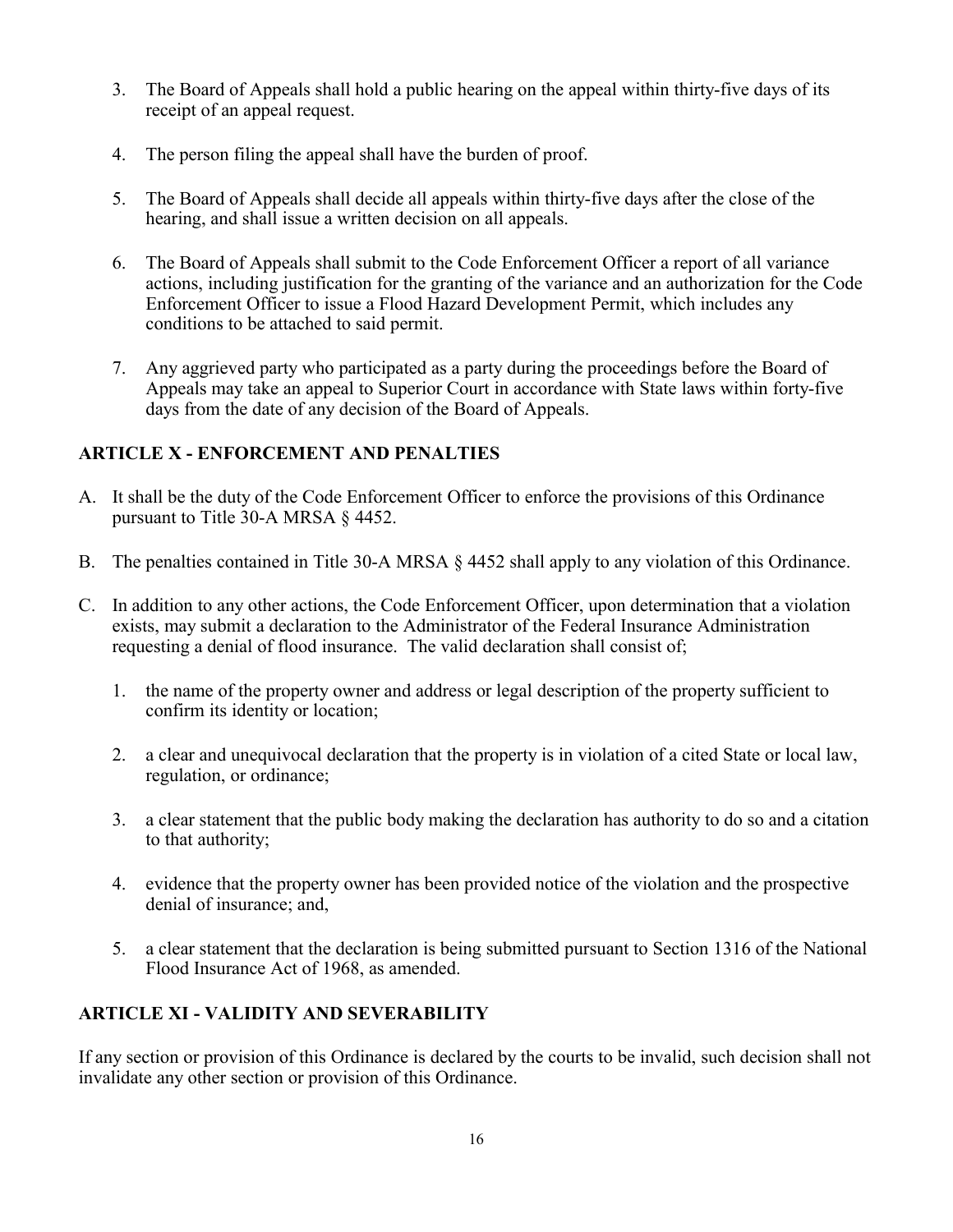# **ARTICLE XII - CONFLICT WITH OTHER ORDINANCES**

This Ordinance shall not in any way impair or remove the necessity of compliance with any other applicable rule, ordinance, regulation, bylaw, permit, or provision of law. Where this Ordinance imposes a greater restriction upon the use of land, buildings, or structures, the provisions of this Ordinance shall control.

### **ARTICLE XIII - DEFINITIONS**

Unless specifically defined below, words and phrases used in this Ordinance shall have the same meaning as they have at common law and to give this Ordinance its most reasonable application. Words used in the present tense include the future, the singular number includes the plural, and the plural number includes the singular. The word "may" is permissive; "shall" is mandatory and not discretionary.

**Accessory Structure** - means a small detached structure that is incidental and subordinate to the principal structure.

**Adjacent Grade** - means the natural elevation of the ground surface prior to construction next to the proposed walls of a structure.

**Area of Special Flood Hazard** - means the land in the floodplain having a one percent or greater chance of flooding in any given year, as specifically identified in the Flood Insurance Study cited in Article I of this Ordinance.

**Base Flood** - means the flood having a one percent chance of being equaled or exceeded in any given year, commonly called the 100-year flood.

**Basement** - means any area of the building having its floor subgrade (below ground level) on all sides.

**Building** - see **Structure**.

**Certificate of Compliance** - A document signed by the Code Enforcement Officer stating that a structure is in compliance with all of the provisions of this Ordinance.

**Code Enforcement Officer** - A person certified under Title 30-A MRSA, Section 4451 (including exceptions in subsection 4451, paragraph 1) and employed by a municipality to enforce all applicable comprehensive planning and land use laws and ordinances.

**Development** - means any man made change to improved or unimproved real estate, including but not limited to buildings or other structures, mining, dredging, filling, grading, paving, excavation, drilling operations or storage of equipment or materials.

**Elevated Building** - means a non-basement building

a. built, in the case of a building in Zones AE and A, to have the top of the elevated floor elevated above the ground level by means of pilings, columns, post, piers, or "stilts;" and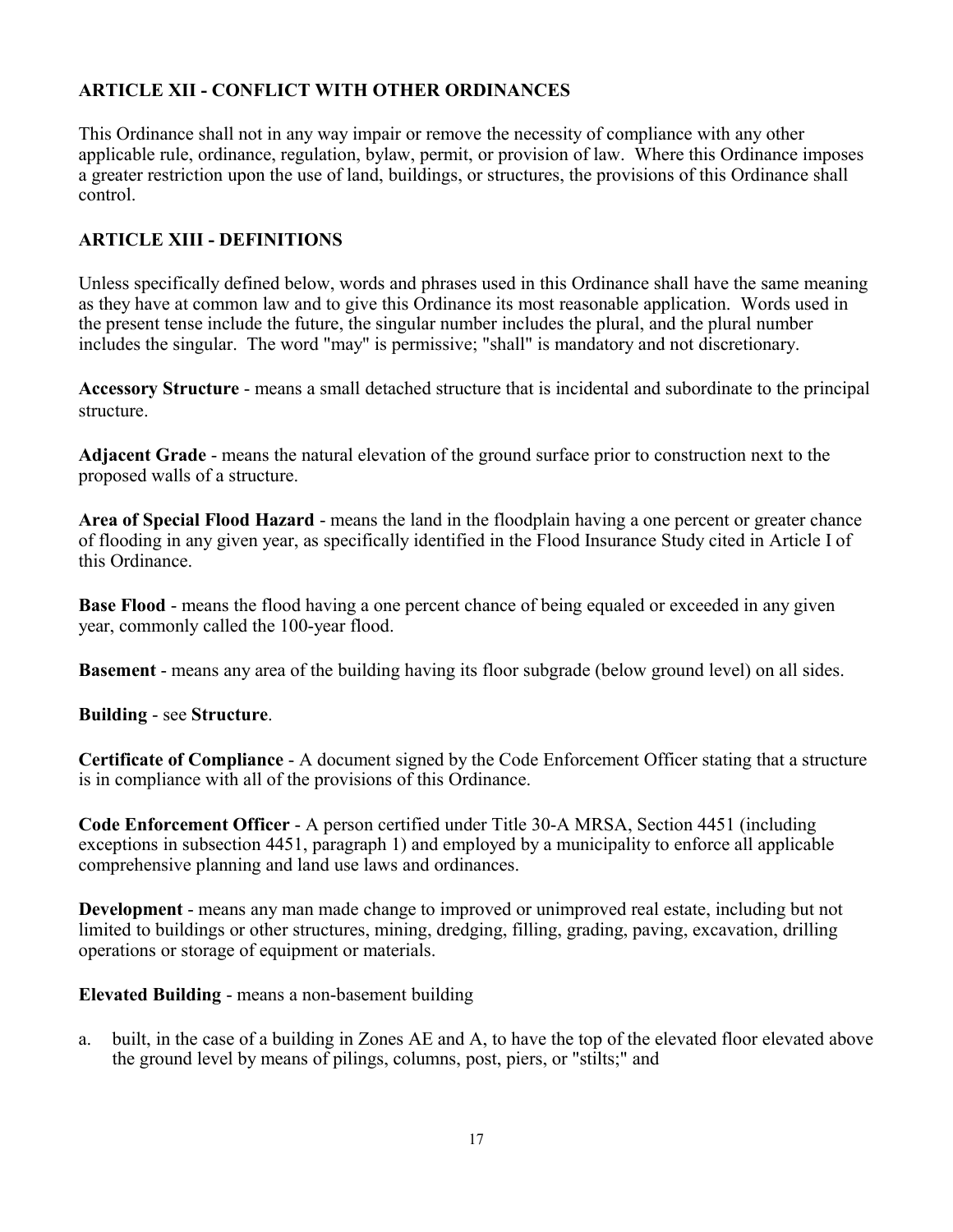b. adequately anchored so as not to impair the structural integrity of the building during a flood of up to one foot above the magnitude of the base flood.

In the case of Zones AE and A, **Elevated Building** also includes a building elevated by means of fill or solid foundation perimeter walls with hydraulic openings sufficient to facilitate the unimpeded movement of flood waters, as required in Article VI.L..

**Elevation Certificate** - An official form (FEMA Form 81-31, 03/09, as amended) that:

- a. is used to verify compliance with the floodplain management regulations of the National Flood Insurance Program; and,
- b. is required for purchasing flood insurance.

#### **Flood or Flooding** - means:

- a. A general and temporary condition of partial or complete inundation of normally dry land areas from:
	- 1. The overflow of inland or tidal waters.
	- 2. The unusual and rapid accumulation or runoff of surface waters from any source.
- b. The collapse or subsidence of land along the shore of a lake or other body of water as a result of erosion or undermining caused by waves or currents of water exceeding anticipated cyclical levels or suddenly caused by an unusually high water level in a natural body of water, accompanied by a severe storm, or by an unanticipated force of nature, such as flash flood or an abnormal tidal surge, or by some similarly unusual and unforeseeable event which results in flooding as defined in paragraph a.1. of this definition.

**Flood Elevation Study** - means an examination, evaluation and determination of flood hazards and, if appropriate, corresponding water surface elevations.

**Flood Insurance Rate Map (FIRM)** - means an official map of a community, on which the Federal Insurance Administrator has delineated both the special hazard areas and the risk premium zones applicable to the community.

#### **Flood Insurance Study** - see **Flood Elevation Study**.

**Floodplain or Flood-prone Area** - means any land area susceptible to being inundated by water from any source (see flooding).

**Floodplain Management** - means the operation of an overall program of corrective and preventive measures for reducing flood damage, including but not limited to emergency preparedness plans, flood control works, and floodplain management regulations.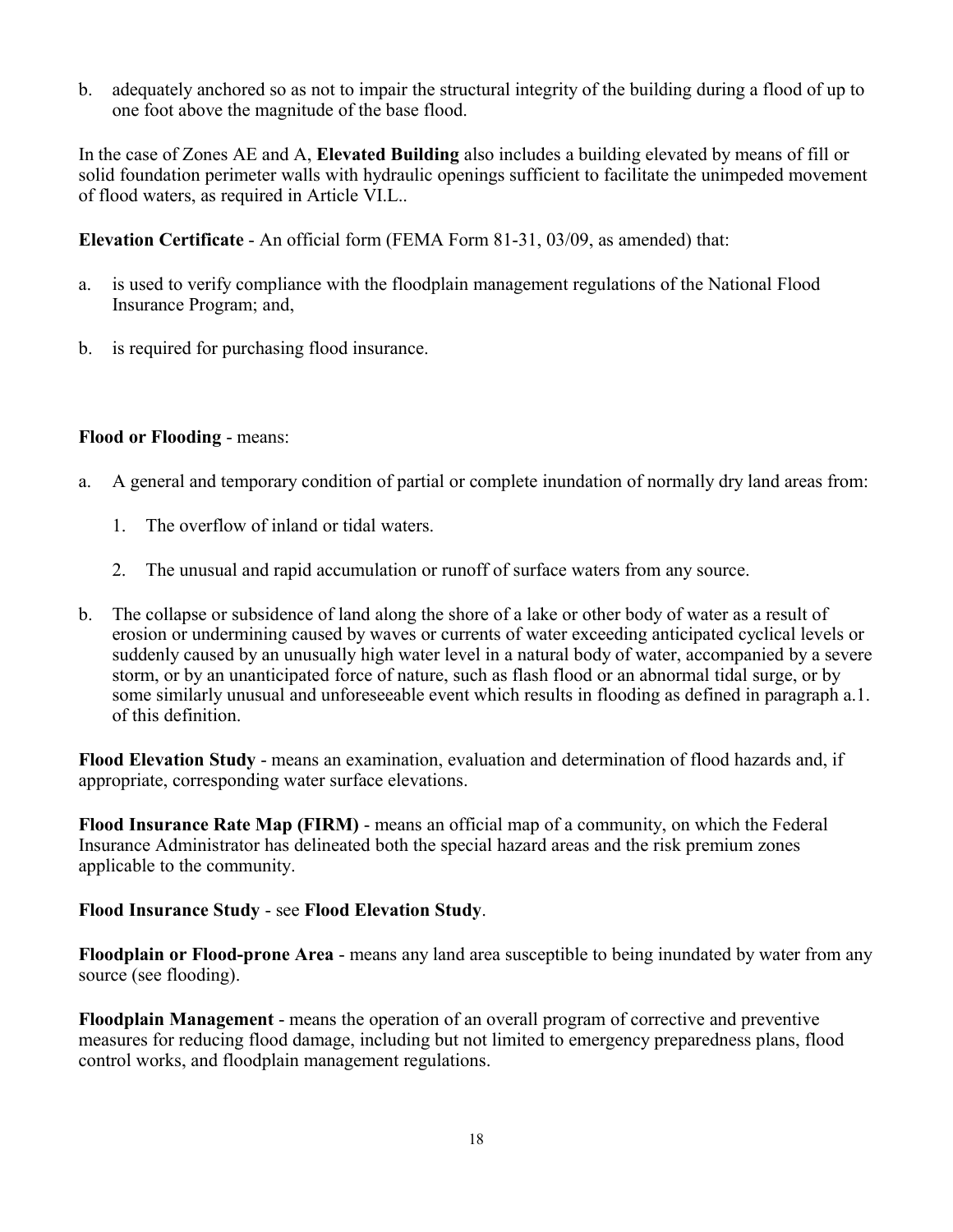**Floodplain Management Regulations** - means zoning ordinances, subdivision regulations, building codes, health regulations, special purpose ordinances (such as a floodplain ordinance, grading ordinance, and erosion control ordinance) and other applications of police power. The term describes such state or local regulations, in any combination thereof, which provide standards for the purpose of flood damage prevention and reduction.

**Floodproofing** - means any combination of structural and non-structural additions, changes, or adjustments to structures which reduce or eliminate flood damage to real estate or improved real property, water and sanitary facilities, structures and contents.

#### **Floodway** - see **Regulatory Floodway**.

**Floodway Encroachment Lines** - mean the lines marking the limits of floodways on federal, state, and local floodplain maps.

**Freeboard** - means a factor of safety usually expressed in feet above a flood level for purposes of floodplain management. Freeboard tends to compensate for the many unknown factors, such as wave action, bridge openings, and the hydrological effect of urbanization of the watershed, that could contribute to flood heights greater than the height calculated for a selected size flood and floodway conditions.

**Functionally Dependent Use** - means a use which cannot perform its intended purpose unless it is located or carried out in close proximity to water. The term includes only docking facilities, port facilities that are necessary for the loading and unloading of cargo or passengers, and ship building and ship repair facilities, but does not include long-term storage or related manufacturing facilities.

#### **Historic Structure** - means any structure that is:

- a. Listed individually in the National Register of Historic Places (a listing maintained by the Department of Interior) or preliminarily determined by the Secretary of the Interior as meeting the requirements for individual listing on the National Register;
- b. Certified or preliminarily determined by the Secretary of the Interior as contributing to the historical significance of a registered historic district or a district preliminarily determined by the Secretary of the Interior to qualify as a registered historic district;
- c. Individually listed on a state inventory of historic places in states with historic preservation programs which have been approved by the Secretary of the Interior; or
- d. Individually listed on a local inventory of historic places in communities with historic preservation programs that have been certified either:
	- 1. By an approved state program as determined by the Secretary of the Interior, or
	- 2. Directly by the Secretary of the Interior in states without approved programs.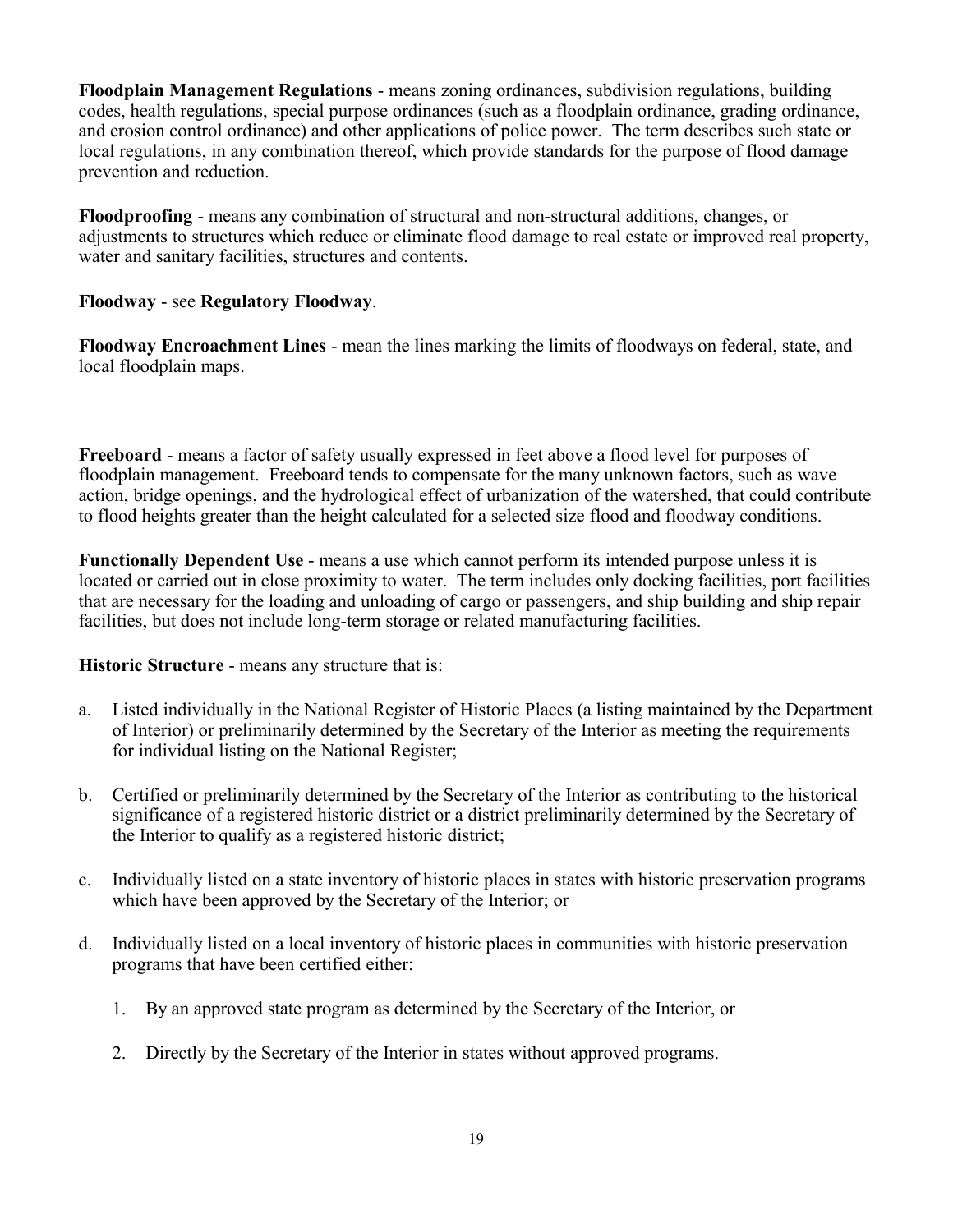**Locally Established Datum** - means, for purposes of this ordinance, an elevation established for a specific site to which all other elevations at the site are referenced. This elevation is generally not referenced to the National Geodetic Vertical Datum (NGVD), North American Vertical Datum (NAVD) or any other established datum and is used in areas where Mean Sea Level data is too far from a specific site to be practically used.

**Lowest Floor** - means the lowest floor of the lowest enclosed area (including basement). An unfinished or flood resistant enclosure, usable solely for parking of vehicles, building access or storage in an area other than a basement area is not considered a building's lowest floor, provided that such enclosure is not built so as to render the structure in violation of the applicable non-elevation design requirements described in Article VI.L. of this ordinance.

**Manufactured Home** - means a structure, transportable in one or more sections, which is built on a permanent chassis and is designed for use with or without a permanent foundation when connected to the required utilities. For floodplain management purposes the term manufactured home also includes park trailers, travel trailers, and other similar vehicles placed on a site for greater than 180 consecutive days.

**Manufactured Home Park or Subdivision** - means a parcel (or contiguous parcels) of land divided into two or more manufactured home lots for rent or sale.

**Mean Sea Level** - means, for purposes of the National Flood Insurance Program, the National Geodetic Vertical Datum (NGVD) of 1929, North American Vertical Datum (NAVD) or other datum, to which base flood elevations shown on a community's Flood Insurance Rate Map are referenced.

**Minor Development** - means all development that is not new construction or a substantial improvement, such as repairs, maintenance, renovations, or additions, whose value is less than 50% of the market value of the structure. It also includes, but is not limited to: accessory structures as provided for in Article VI.J., mining, dredging, filling, grading, paving, excavation, drilling operations, storage of equipment or materials, deposition or extraction of materials, public or private sewage disposal systems or water supply facilities that do not involve structures; and non-structural projects such as bridges, dams, towers, fencing, pipelines, wharves, and piers.

**National Geodetic Vertical Datum (NGVD)** - means the national vertical datum, whose standard was established in 1929, which is used by the National Flood Insurance Program (NFIP). NGVD was based upon mean sea level in 1929 and also has been called "1929 Mean Sea Level (MSL)".

**New Construction** - means structures for which the "start of construction" commenced on or after the effective date of the initial floodplain management regulations adopted by a community and includes any subsequent improvements to such structures.

**North American Vertical Datum (NAVD)**- means the national datum whose standard was established in 1988, which is the new vertical datum used by the National Flood Insurance Program (NFIP) for all new Flood Insurance Rate Maps. NAVD is based upon vertical datum used by other North American countries such as Canada and Mexico and was established to replace NGVD because of constant movement of the earths crust, glacial rebound, and subsidence and the increasing use of satellite technology.

#### **100-year flood** - see **Base Flood**.

**Recreational Vehicle** - means a vehicle which is: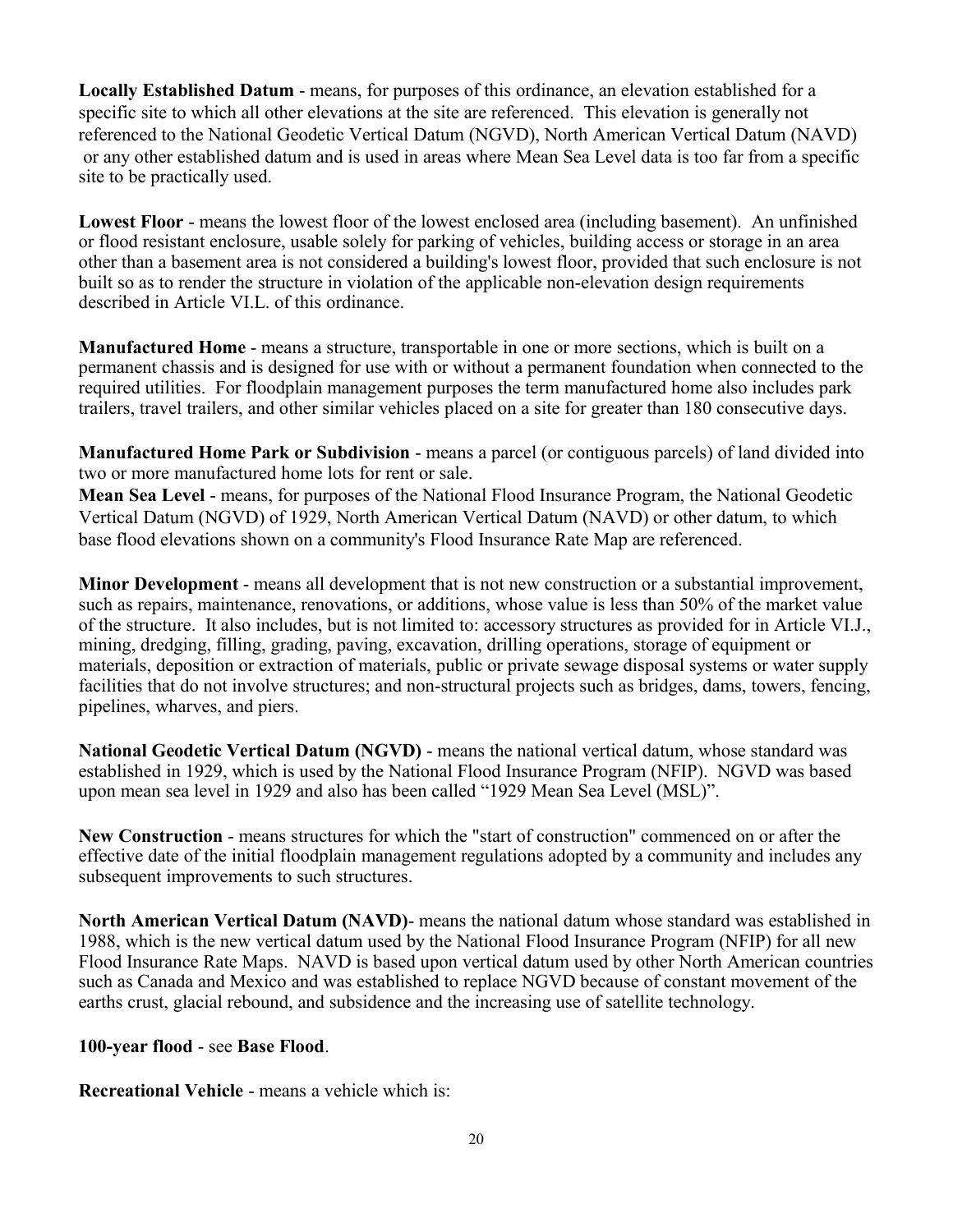- a. built on a single chassis;
- b. 400 square feet or less when measured at the largest horizontal projection, not including slideouts;
- c. designed to be self-propelled or permanently towable by a motor vehicle; and
- d. designed primarily not for use as a permanent dwelling but as temporary living quarters for recreational, camping, travel, or seasonal use.

## **Regulatory Floodway** -

- a. means the channel of a river or other water course and the adjacent land areas that must be reserved in order to discharge the base flood without cumulatively increasing the water surface elevation more than one foot, and
- b. when not designated on the community's Digital Flood Insurance Rate Map, it is considered to be the channel of a river or other water course and the adjacent land areas to a distance of one-half the width of the floodplain, as measured from the normal high water mark to the upland limit of the floodplain. **Riverine** - means relating to, formed by, or resembling a river (including tributaries), stream, brook, etc.

### **Special Flood Hazard Area** - see **Area of Special Flood Hazard.**

**Start of Construction** - means the date the building permit was issued, provided the actual start of construction, repair, reconstruction, rehabilitation, addition, placement, substantial improvement or other improvement was within 180 days of the permit date. The actual start means either the first placement of permanent construction of a structure on a site, such as the pouring of slab or footings, the installation of piles, the construction of columns, or any work beyond the stage of excavation; or the placement of a manufactured home on a foundation. Permanent construction does not include land preparation, such as clearing, grading and filling; nor does it include the installation of streets and/or walkways; nor does it include excavation for basement, footings, piers, or foundations or the erection of temporary forms; nor does it include the installation on the property of accessory buildings, such as garages or sheds not occupied as dwelling units or not part of the main structure. For a substantial improvement, the actual start of construction means the first alteration of any wall, ceiling, floor, or other structural part of a building, or modification of any construction element, whether or not that alteration affects the external dimensions of the building.

**Structure** - means, for floodplain management purposes, a walled and roofed building. A gas or liquid storage tank that is principally above ground is also a structure.

**Substantial Damage** - means, damage of any origin sustained by a structure whereby the cost of restoring the structure to its before damage condition would equal or exceed 50 percent of the market value of the structure before the damage occurred.

**Substantial Improvement** - means any reconstruction, rehabilitation, addition, or other improvement of a structure, the cost of which equals or exceeds 50 percent of the market value of the structure before the start of construction of the improvement. This term includes structures which have incurred substantial damage, regardless of the actual repair work performed. The term does not, however, include either: